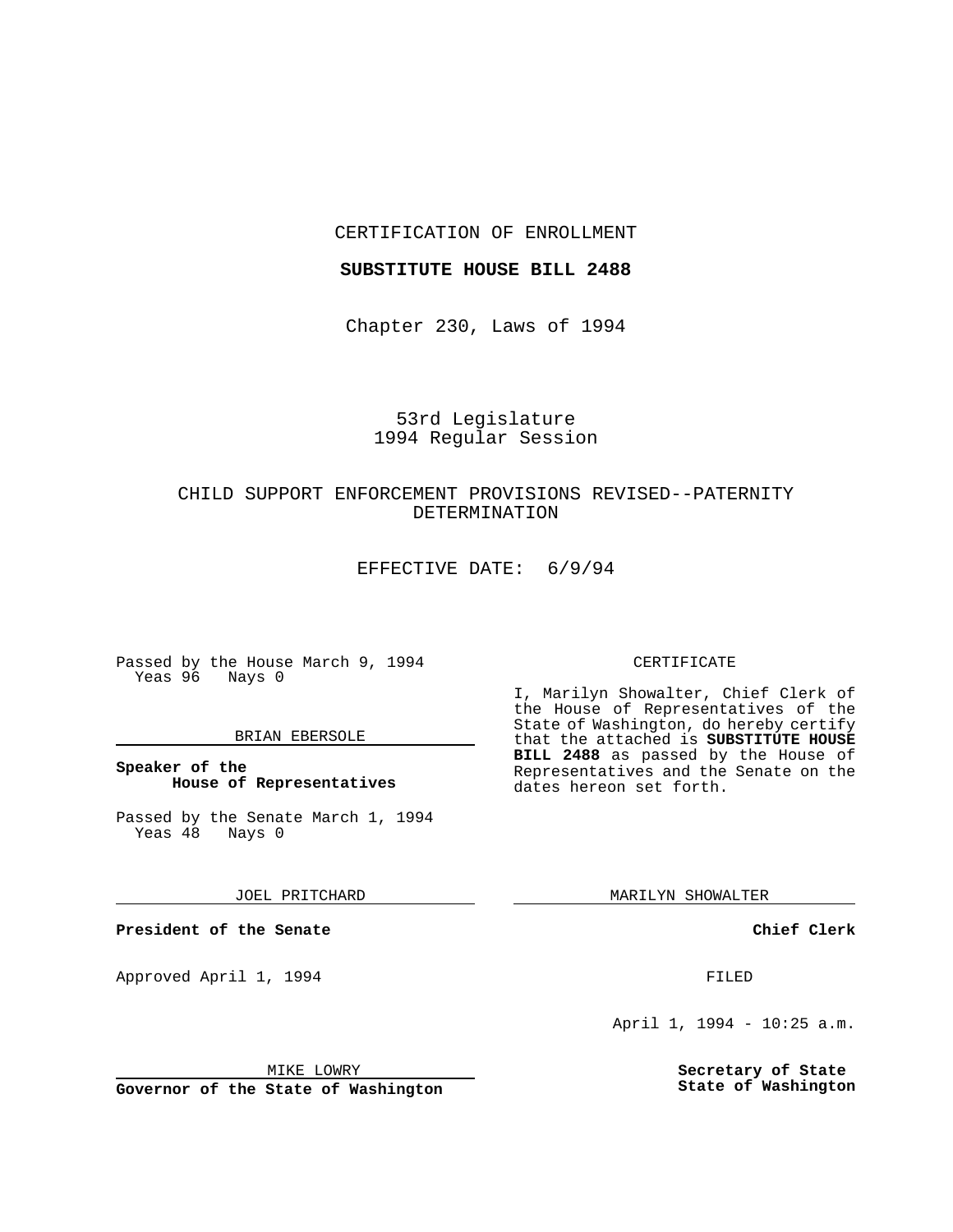## **SUBSTITUTE HOUSE BILL 2488** \_\_\_\_\_\_\_\_\_\_\_\_\_\_\_\_\_\_\_\_\_\_\_\_\_\_\_\_\_\_\_\_\_\_\_\_\_\_\_\_\_\_\_\_\_\_\_

\_\_\_\_\_\_\_\_\_\_\_\_\_\_\_\_\_\_\_\_\_\_\_\_\_\_\_\_\_\_\_\_\_\_\_\_\_\_\_\_\_\_\_\_\_\_\_

## AS AMENDED BY THE SENATE

Passed Legislature - 1994 Regular Session

### **State of Washington 53rd Legislature 1994 Regular Session**

**By** House Committee on Judiciary (originally sponsored by Representatives Appelwick, Forner and Karahalios; by request of Department of Social and Health Services)

Read first time 02/04/94.

 AN ACT Relating to child support enforcement operations; amending RCW 26.09.105, 26.09.120, 26.18.070, 26.18.100, 26.18.110, 26.18.140, 26.18.170, 26.23.045, 26.23.050, 26.23.060, 26.23.100, 26.26.040, 26.26.100, 26.26.150, 26.26.165, 74.20A.056, 74.20A.240, and 74.20A.300; reenacting and amending RCW 26.23.120 and 74.20A.080; adding a new section to chapter 26.26 RCW; adding a new section to chapter 74.20 RCW; and prescribing penalties.

BE IT ENACTED BY THE LEGISLATURE OF THE STATE OF WASHINGTON:

 **Sec. 1.** RCW 26.09.105 and 1989 c 416 s 1 are each amended to read as follows:

 (1) In entering or modifying a support order under this chapter, the court shall require either or both parents to maintain or provide health insurance coverage except as provided in subsection (2) of this section, for any child named in the order if:

 (a) Coverage that can be extended to cover the child is or becomes available to that parent through employment or is union-related; and (b) The cost of such coverage does not exceed twenty-five percent of the obligated parent's basic child support obligation.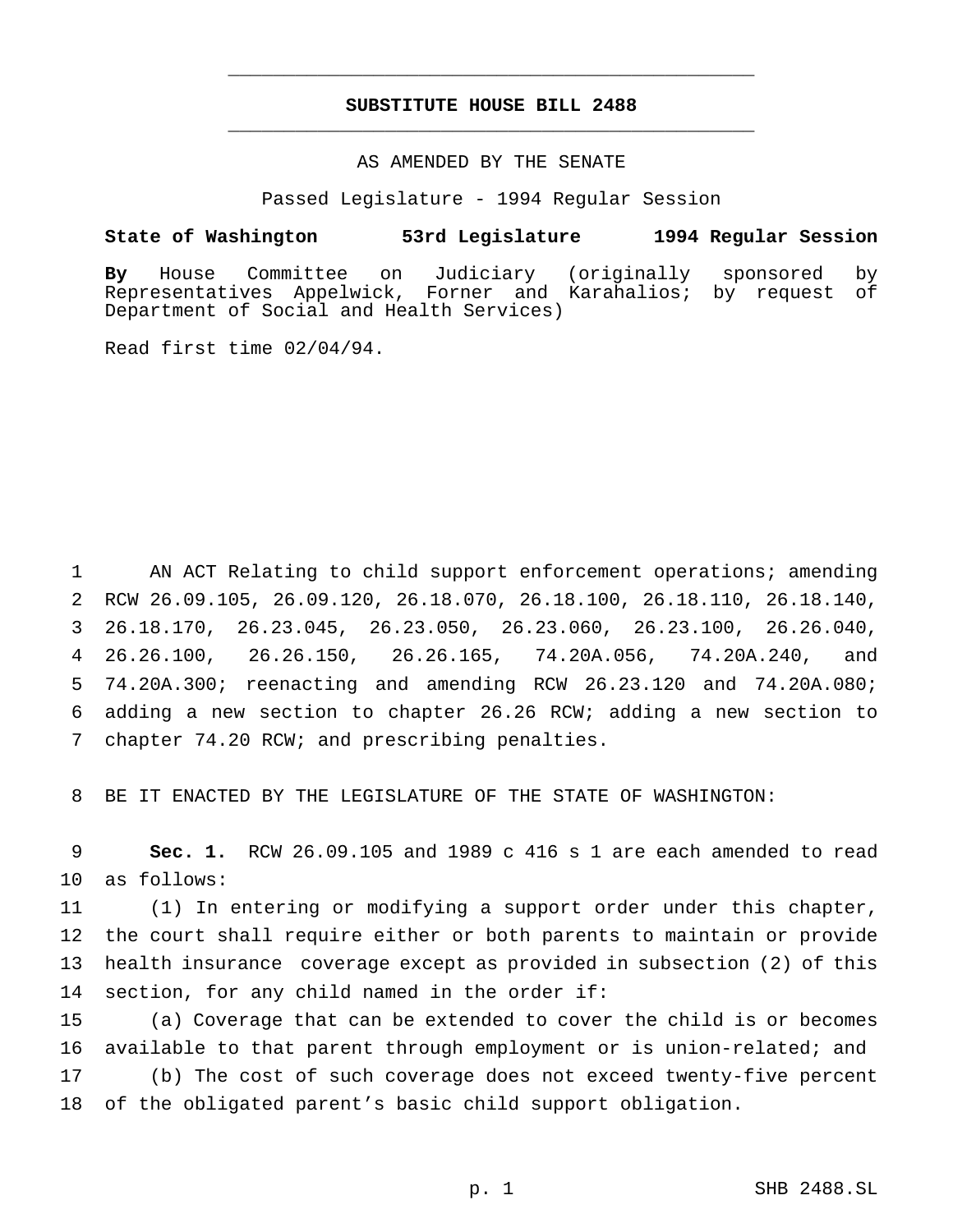(2) The court shall consider the best interests of the child and have discretion to order health insurance coverage when entering or modifying a support order under this chapter if the cost of such coverage exceeds twenty-five percent of the obligated parent's basic support obligation.

 (3) The parents shall maintain such coverage required under this section until:

8 (a) Further order of the court;

 (b) The child is emancipated, if there is no express language to 10 the contrary in the order; or

 (c) Health insurance is no longer available through the parents' employer or union and no conversion privileges exist to continue coverage following termination of employment.

 (4) A parent who is required to extend health insurance coverage to a child under this section is liable for any covered health care costs for which the parent receives direct payment from an insurer.

 (5) This section shall not be construed to limit the authority of the court to enter or modify support orders containing provisions for payment of uninsured health expenses, health care costs, or insurance premiums which are in addition to and not inconsistent with this section.

 (6) A parent ordered to provide health insurance coverage shall 23 provide proof of such coverage or proof that such coverage is 24 unavailable within twenty days of the entry of the order( $(-\sigma r + \sigma)$ 25 twenty days of the date such coverage becomes available,)) to:

(a) The physical custodian; or

 (b) The department of social and health services if the parent has been notified or ordered to make support payments to the Washington state support registry.

 (7) Every order requiring a parent to provide health care or insurance coverage shall be entered in compliance with RCW 26.23.050 and be subject to direct enforcement as provided under chapter 26.18 RCW.

 (8) "Health insurance coverage" as used in this section does not include medical assistance provided under chapter 74.09 RCW.

 **Sec. 2.** RCW 26.09.120 and 1989 c 360 s 11 are each amended to read as follows: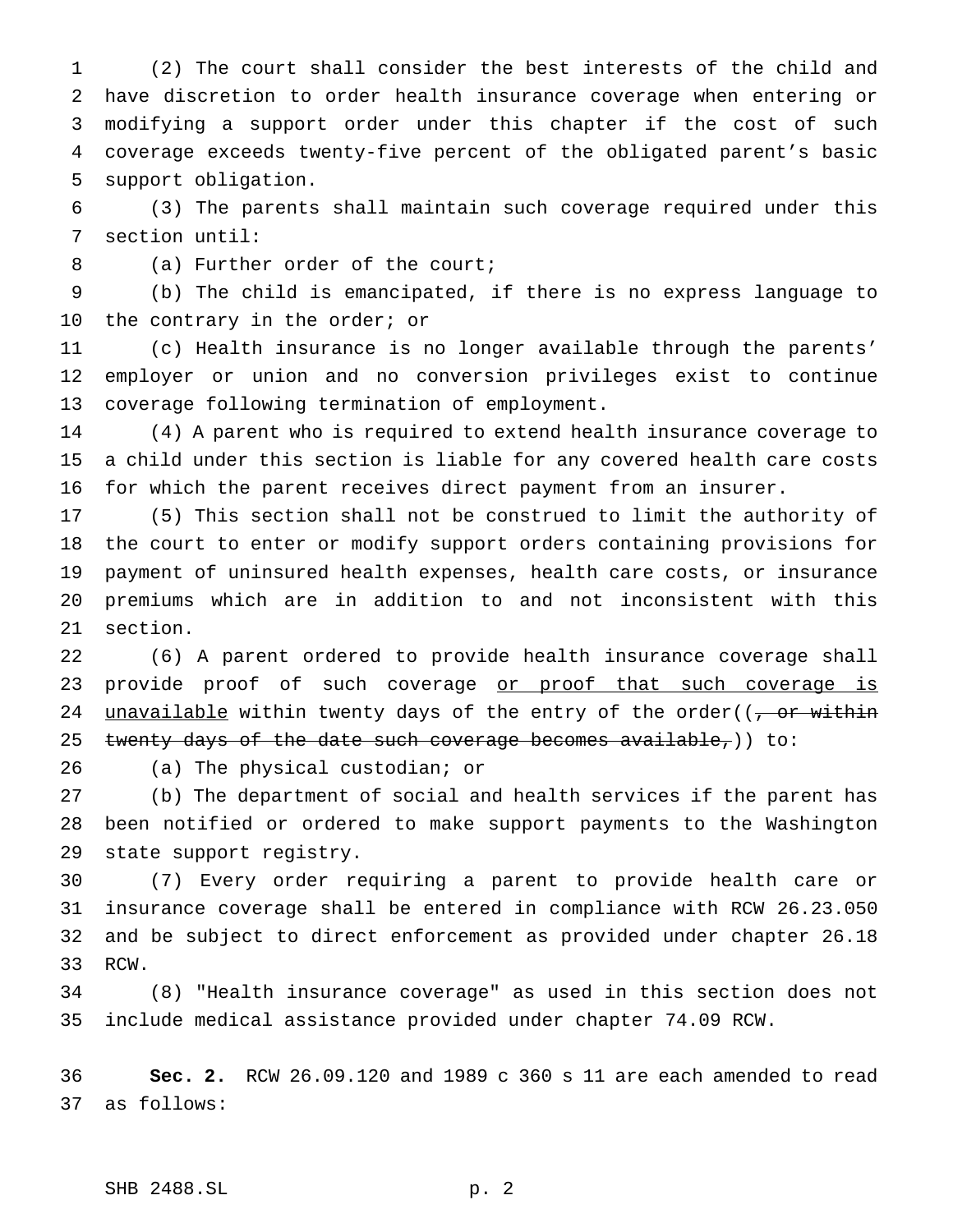(1) The court shall order support payments, including spousal maintenance if child support is ordered, to be made to the Washington state support registry, or the person entitled to receive the payments 4 under an ((alternate payment plan)) order approved by the court as provided in RCW 26.23.050.

 (2) Maintenance payments, when ordered in an action where there is no dependent child, may be ordered to be paid to the person entitled to receive the payments, or the clerk of the court as trustee for remittance to the persons entitled to receive the payments.

 (3) If support or maintenance payments are made to the clerk of court, the clerk:

 (a) Shall maintain records listing the amount of payments, the date when payments are required to be made, and the names and addresses of 14 the parties affected by the order;

 (b) May by local court rule accept only certified funds or cash as payment; and

 (c) Shall accept only certified funds or cash for five years in all cases after one check has been returned for nonsufficient funds or account closure.

 (4) The parties affected by the order shall inform the registry through which the payments are ordered to be paid of any change of address or of other conditions that may affect the administration of the order.

 **Sec. 3.** RCW 26.18.070 and 1993 c 426 s 6 are each amended to read as follows:

 (1) A petition or motion seeking a mandatory wage assignment in an action under RCW 26.18.040 may be filed by an obligee if the obligor is:

 (a) Subject to a support order allowing immediate income withholding; or

 (b) More than fifteen days past due in child support or spousal maintenance payments in an amount equal to or greater than the obligation payable for one month.

 $\frac{(2)}{2}$  The petition or motion shall include a sworn statement by the obligee, stating the facts authorizing the issuance of the wage assignment order, including:

37 (a) That the obligor, stating his or her name and residence, is:

p. 3 SHB 2488.SL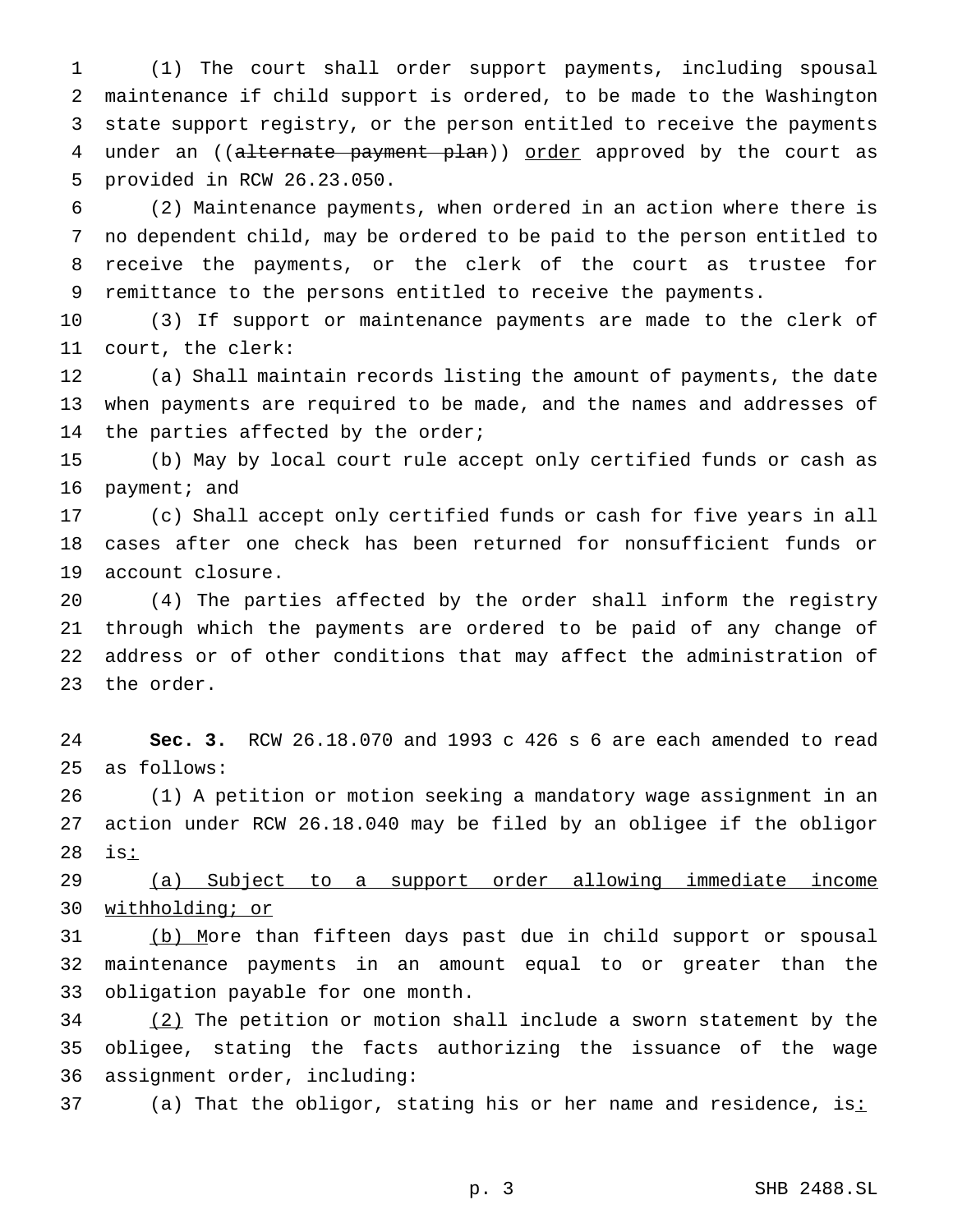(i) Subject to a support order allowing immediate income withholding; or

 (ii) More than fifteen days past due in child support or spousal maintenance payments in an amount equal to or greater than the obligation payable for one month;

 (b) A description of the terms of the order requiring payment of 7 support or spousal maintenance, and the amount past due, if any;

8 (c) The name and address of the obligor's employer;

 (d) That notice by personal service or any form of mail requiring a return receipt, has been provided to the obligor at least fifteen days prior to the obligee seeking a mandatory wage assignment, unless the order for support or maintenance states that the obligee may seek 13 a mandatory wage assignment without notice to the obligor; and

 (e) In cases not filed by the state, whether the obligee has received public assistance from any source and, if the obligee has received public assistance, that the department of social and health services has been notified in writing of the pending action.

 $((+2))$   $(3)$  If the court in which a mandatory wage assignment is sought does not already have a copy of the support or maintenance order in the court file, then the obligee shall attach a copy of the support or maintenance order to the petition or motion seeking the wage assignment.

 **Sec. 4.** RCW 26.18.100 and 1993 c 426 s 8 are each amended to read as follows:

 The wage assignment order shall be substantially in the following form:

 IN THE SUPERIOR COURT OF THE STATE OF WASHINGTON IN AND FOR THE 29 COUNTY OF . . . . . . . . .......... , 31 Obligee No..... vs. .......... , WAGE ASSIGNMENT Obligor ORDER .......... , Employer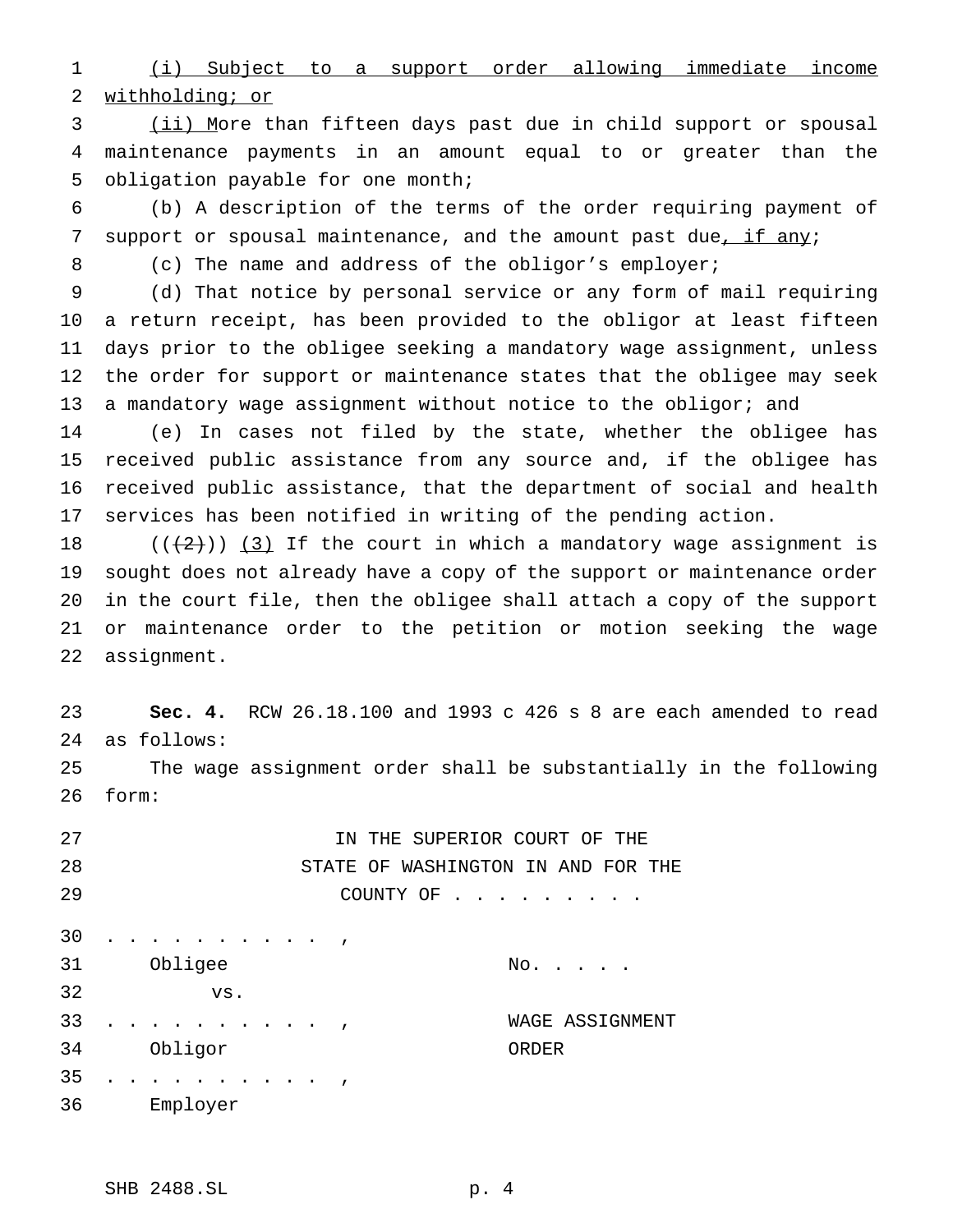| 1              | THE STATE OF WASHINGTON TO:                                             |
|----------------|-------------------------------------------------------------------------|
| 2              | Employer                                                                |
| 3              |                                                                         |
|                | AND TO: .                                                               |
| $\overline{4}$ | Obligor                                                                 |
| 5              | The above-named obligee claims that the above-named obligor is          |
| 6              | subject to a support order requiring immediate income withholding or is |
| 7              | more than fifteen days past due in either child support or spousal      |
| 8              | maintenance payments, or both, in an amount equal to or greater than    |
| 9              | the child support or spousal maintenance payable for one month.<br>The  |
| 10             | amount of the accrued child support or spousal maintenance debt as of   |
| 11             | this date is $\ldots$ dollars, the amount of arrearage payments         |
| 12             | specified in the support or spousal maintenance order (if applicable)   |
| 13             | is dollars per , and the amount of the current                          |
| 14             | and continuing support or spousal maintenance obligation under the      |
| 15             | order is dollars per                                                    |
| 16             | You are hereby commanded to answer this order by filling in the         |
| 17             | attached form according to the instructions, and you must mail or       |
| 18             | deliver the original of the answer to the court, one copy to the        |
| 19             | Washington state support registry, one copy to the obligee or obligee's |
| 20             | attorney, and one copy to the obligor within twenty days after service  |
| 21             | of this wage assignment order upon you.                                 |
| 22             | If you possess any earnings or other remuneration for employment        |
| 23             | due and owing to the obligor, then you shall do as follows:             |
| 24             | Withhold from the obligor's earnings or remuneration each<br>(1)        |
| 25             | month, or from each regular earnings disbursement, the lesser of:       |
| 26             | (a) The sum of the accrued support or spousal maintenance debt and      |
| 27             | the current support or spousal maintenance obligation;                  |

 (b) The sum of the specified arrearage payment amount and the current support or spousal maintenance obligation; or

 (c) Fifty percent of the disposable earnings or remuneration of the obligor.

 (2) The total amount withheld above is subject to the wage assignment order, and all other sums may be disbursed to the obligor. (3) Upon receipt of this wage assignment order you shall make immediate deductions from the obligor's earnings or remuneration and remit to the Washington state support registry or other address specified below the proper amounts at each regular pay interval.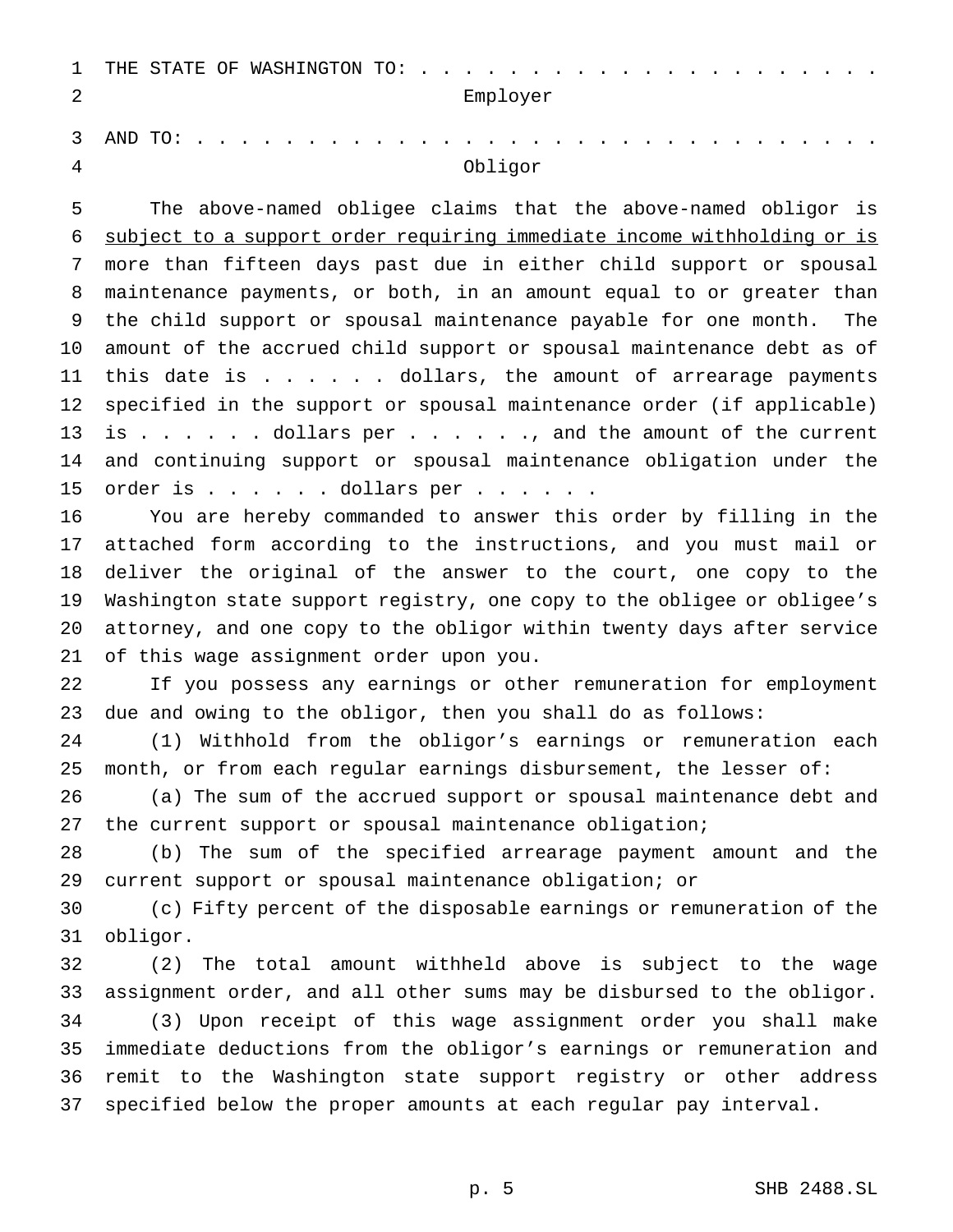You shall continue to withhold the ordered amounts from nonexempt earnings or remuneration of the obligor until notified by:

 (a) The court that the wage assignment has been modified or terminated; or

 (b) The ((Washington state support registry, office of support enforcement)) addressee specified in the wage assignment order under 7 this section that the accrued child support or spousal maintenance debt 8 has been paid( $\overline{t}$  or

 (c) The court that has entered an order delaying, modifying, or terminating the wage assignment order and has approved an alternate 11 payment plan as provided in RCW 26.23.050(2))).

12 You shall promptly notify the court and the ((Washington state 13 support registry)) addressee specified in the wage assignment order 14 under this section if and when the employee is no longer employed by you, or if the obligor no longer receives earnings or remuneration from you. If you no longer employ the employee, the wage assignment order shall remain in effect for one year after the employee has left your employment or you are no longer in possession of any earnings or remuneration owed to the employee, whichever is later. You shall continue to hold the wage assignment order during that period. If the employee returns to your employment during the one-year period you shall immediately begin to withhold the employee's earnings according to the terms of the wage assignment order. If the employee has not returned to your employment within one year, the wage assignment will cease to have effect at the expiration of the one-year period, unless you still owe the employee earnings or other remuneration.

 You shall deliver the withheld earnings or remuneration to the Washington state support registry or other address stated below at each regular pay interval.

 You shall deliver a copy of this order to the obligor as soon as is reasonably possible. This wage assignment order has priority over any other wage assignment or garnishment, except for another wage assignment or garnishment for child support or spousal maintenance, or order to withhold or deliver under chapter 74.20A RCW.

 WHETHER OR NOT YOU OWE ANYTHING TO THE OBLIGOR, YOUR FAILURE TO ANSWER AS REQUIRED MAY MAKE YOU LIABLE FOR OBLIGOR'S CLAIMED SUPPORT OR SPOUSAL MAINTENANCE DEBT TO THE OBLIGEE OR SUBJECT TO CONTEMPT OF COURT.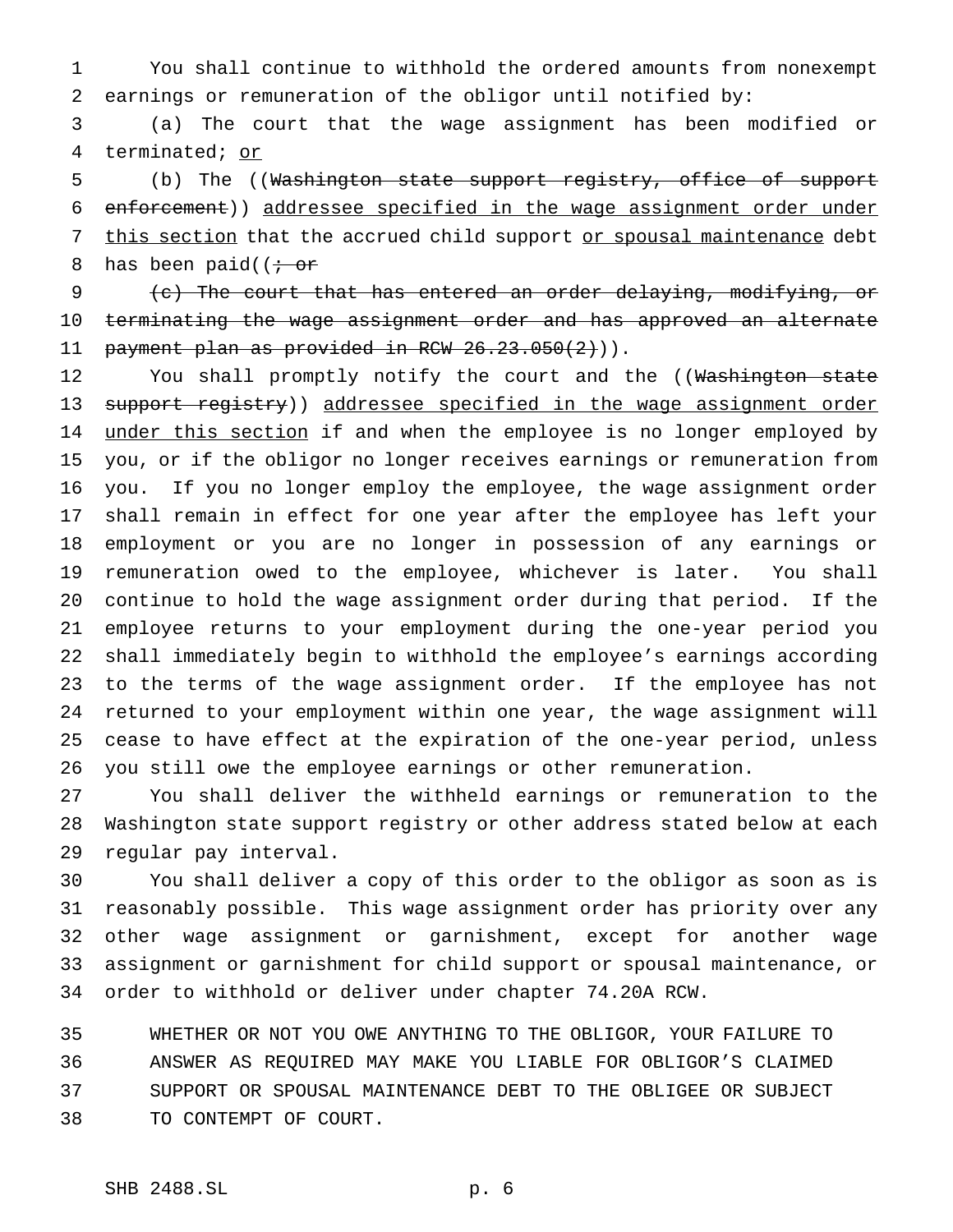NOTICE TO OBLIGOR: YOU HAVE A RIGHT TO REQUEST A HEARING IN THE SUPERIOR COURT THAT ISSUED THIS WAGE ASSIGNMENT ORDER, TO REQUEST THAT THE COURT QUASH, MODIFY, OR TERMINATE THE WAGE ASSIGNMENT ORDER.

DATED THIS . . . . day of . . . ., 19. . .

|    | 5.                         |                          |  |  |  |  |  |  |  |  |  |  |  |  |  |  |
|----|----------------------------|--------------------------|--|--|--|--|--|--|--|--|--|--|--|--|--|--|
| 6  | Obligee,                   | Judge/Court Commissioner |  |  |  |  |  |  |  |  |  |  |  |  |  |  |
|    | 7 or obligee's attorney    |                          |  |  |  |  |  |  |  |  |  |  |  |  |  |  |
| 8  | Send withheld payments to: |                          |  |  |  |  |  |  |  |  |  |  |  |  |  |  |
|    |                            |                          |  |  |  |  |  |  |  |  |  |  |  |  |  |  |
| 10 |                            |                          |  |  |  |  |  |  |  |  |  |  |  |  |  |  |
| 11 |                            |                          |  |  |  |  |  |  |  |  |  |  |  |  |  |  |
|    |                            |                          |  |  |  |  |  |  |  |  |  |  |  |  |  |  |

 **Sec. 5.** RCW 26.18.110 and 1993 c 426 s 9 are each amended to read as follows:

 (1) An employer upon whom service of a wage assignment order has been made shall answer the order by sworn affidavit within twenty days after the date of service. The answer shall state whether the obligor is employed by or receives earnings or other remuneration from the employer, whether the employer will honor the wage assignment order, and whether there are either multiple child support or spousal maintenance attachments, or both, against the obligor.

 (2) If the employer possesses any earnings or remuneration due and owing to the obligor, the earnings subject to the wage assignment order shall be withheld immediately upon receipt of the wage assignment order. The withheld earnings shall be delivered to the Washington state support registry or, if the wage assignment order is to satisfy a duty of spousal maintenance, to the addressee specified in the assignment at each regular pay interval.

 (3) The employer shall continue to withhold the ordered amounts from nonexempt earnings or remuneration of the obligor until notified by:

 (a) The court that the wage assignment has been modified or terminated; or

 (b) The Washington state support registry or obligee that the accrued child support or spousal maintenance debt has been paid, provided the wage assignment order contains the language set forth under RCW 26.18.100(3)(b). The employer shall promptly notify the 37 ((Washington state support registry)) addressee specified in the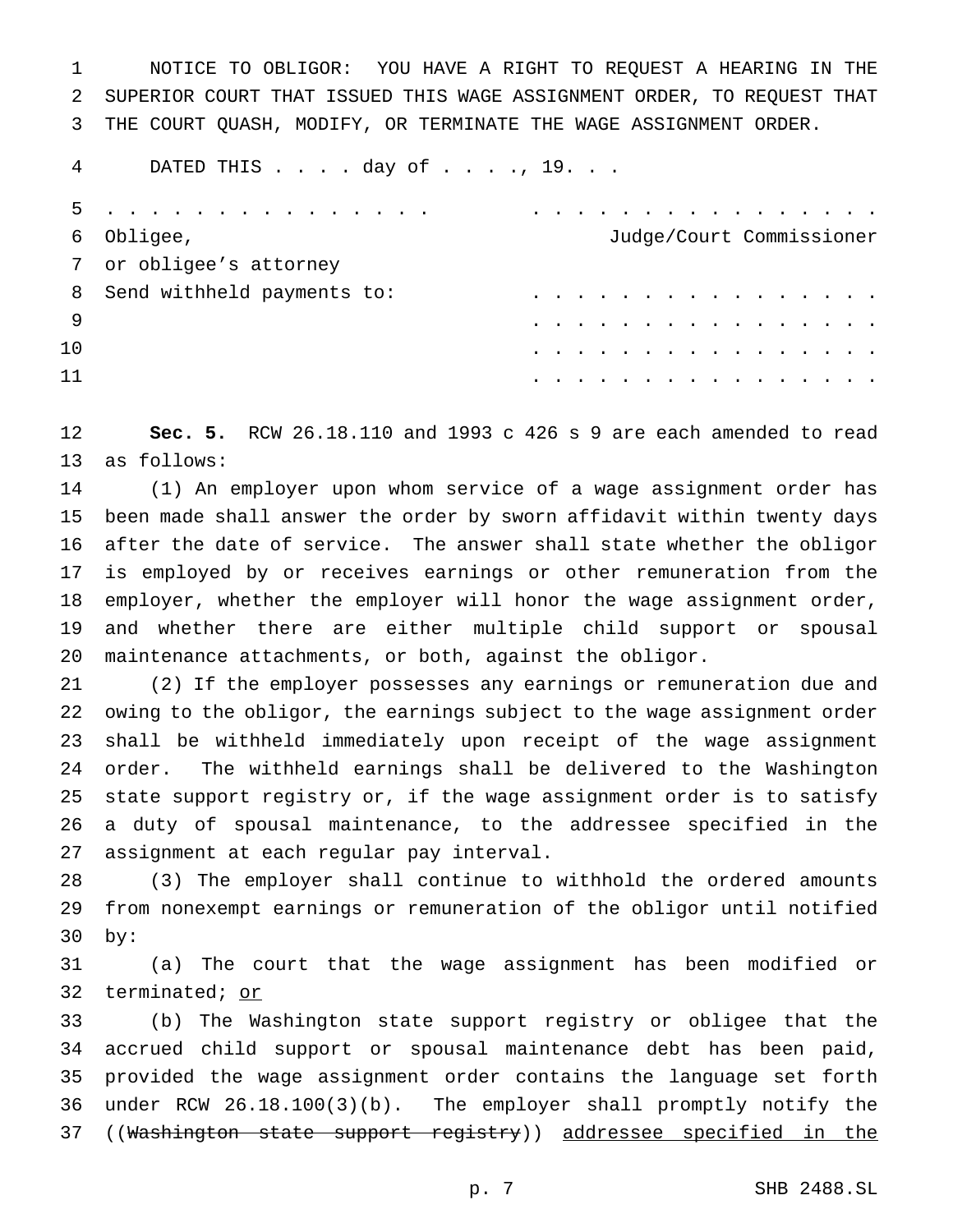1 assignment when the employee is no longer employed. If the employer no longer employs the employee, the wage assignment order shall remain in effect for one year after the employee has left the employment or the employer has been in possession of any earnings or remuneration owed to the employee, whichever is later. The employer shall continue to hold the wage assignment order during that period. If the employee returns to the employer's employment during the one-year period the employer shall immediately begin to withhold the employee's earnings or remuneration according to the terms of the wage assignment order. If the employee has not returned within one year, the wage assignment shall cease to have effect at the expiration of the one-year period, unless the employer continues to owe remuneration for employment to the 13 obligor( $\left(i$  or

 $\left\{\epsilon\right\}$  The court that has entered an order delaying, modifying, or terminating the wage assignment order and has approved an alternate 16 payment plan as provided in RCW 26.23.050(2))).

 (4) The employer may deduct a processing fee from the remainder of the employee's earnings after withholding under the wage assignment order, even if the remainder is exempt under RCW 26.18.090. The processing fee may not exceed (a) ten dollars for the first disbursement made by the employer to the Washington state support registry; and (b) one dollar for each subsequent disbursement to the clerk.

 (5) An order for wage assignment for support for a dependent child entered under this chapter shall have priority over any other wage assignment or garnishment, except for another wage assignment or garnishment for child support, or order to withhold and deliver under chapter 74.20A RCW. An order for wage assignment for spousal maintenance entered under this chapter shall have priority over any other wage assignment or garnishment, except for a wage assignment, garnishment, or order to withhold and deliver under chapter 74.20A RCW for support of a dependent child, and except for another wage assignment or garnishment for spousal maintenance.

 (6) An employer who fails to withhold earnings as required by a wage assignment issued under this chapter may be held liable to the obligee for one hundred percent of the support or spousal maintenance debt, or the amount of support or spousal maintenance moneys that should have been withheld from the employee's earnings whichever is the lesser amount, if the employer: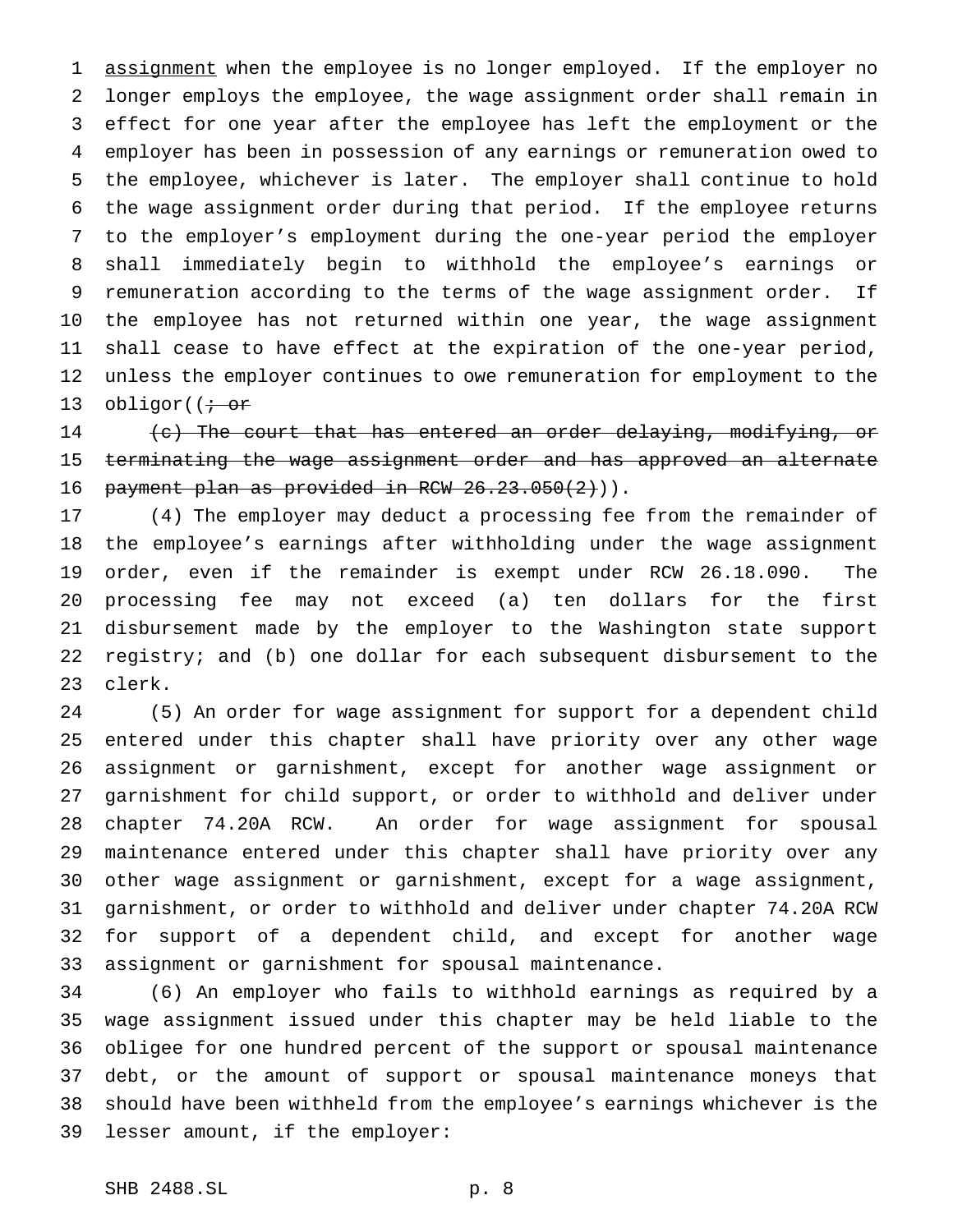(a) Fails or refuses, after being served with a wage assignment order, to deduct and promptly remit from the unpaid earnings the amounts of money required in the order;

 (b) Fails or refuses to submit an answer to the notice of wage assignment after being served; or

 (c) Is unwilling to comply with the other requirements of this section.

 Liability may be established in superior court. Awards in superior court shall include costs, interest under RCW 19.52.020 and 4.56.110, and reasonable attorneys' fees.

 (7) No employer who complies with a wage assignment issued under this chapter may be liable to the employee for wrongful withholding.

 (8) No employer may discharge, discipline, or refuse to hire an employee because of the entry or service of a wage assignment issued and executed under this chapter. If an employer discharges, disciplines, or refuses to hire an employee in violation of this section, the employee or person shall have a cause of action against the employer. The employer shall be liable for double the amount of damages suffered as a result of the violation and for costs and reasonable attorneys' fees, and shall be subject to a civil penalty of not more than two thousand five hundred dollars for each violation. The employer may also be ordered to hire, rehire, or reinstate the aggrieved individual.

 (9) For wage assignments payable to the Washington state support registry, an employer may combine amounts withheld from various employees into a single payment to the Washington state support registry, if the payment includes a listing of the amounts attributable to each employee and other information as required by the registry.

 (10) An employer shall deliver a copy of the wage assignment order to the obligor as soon as is reasonably possible.

 **Sec. 6.** RCW 26.18.140 and 1993 c 426 s 11 are each amended to read as follows:

 (1) Except as provided in subsection (2) of this section, in a hearing to quash, modify, or terminate the wage assignment order, the court may grant relief only upon a showing that the wage assignment order causes extreme hardship or substantial injustice. Satisfaction by the obligor of all past due payments subsequent to the issuance of the wage assignment order is not grounds to quash, modify, or terminate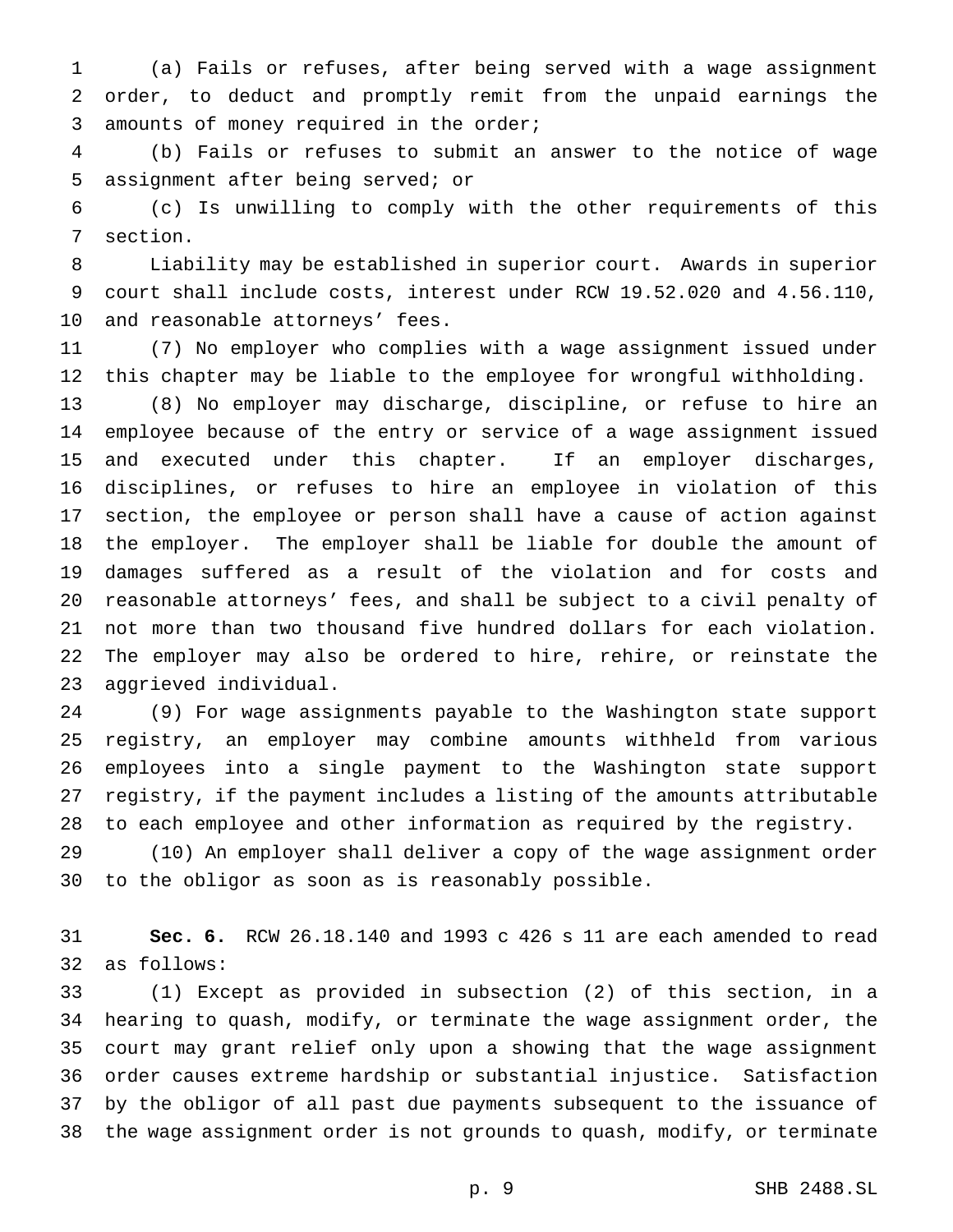the wage assignment order. If a wage assignment order has been in operation for twelve consecutive months and the obligor's support or spousal maintenance obligation is current, the court may terminate the order upon motion of the obligor unless the obligee can show good cause as to why the wage assignment order should remain in effect.

 (2) The court may enter an order delaying, modifying, or terminating the wage assignment order and order the obligor to make 8 payments directly to the obligee ((if the court approves an alternate 9 payment plan)) as provided in RCW 26.23.050(2).

 **Sec. 7.** RCW 26.18.170 and 1993 c 426 s 14 are each amended to read as follows:

 (1) Whenever an obligor parent who has been ordered to provide health insurance coverage for a dependent child fails to provide such coverage or lets it lapse, the department or the obligee may seek enforcement of the coverage order as provided under this section.

 (2)(a) If the obligor parent's order to provide health insurance coverage contains language notifying the obligor that failure to 18 provide such coverage or proof that such coverage is unavailable may result in direct enforcement of the order and orders payments through, or has been submitted to, the Washington state support registry for enforcement, then the department may, without further notice to the obligor, send a notice of enrollment to the obligor's employer or union by certified mail, return receipt requested.

 The notice shall require the employer or union to enroll the child in the health insurance plan as provided in subsection (3) of this section.

 (b) If the obligor parent's order to provide health insurance coverage does not order payments through, and has not been submitted to, the Washington state support registry for enforcement:

 (i) The obligee may, without further notice to the obligor send a certified copy of the order requiring health insurance coverage to the obligor's employer or union by certified mail, return receipt requested; and

 (ii) The obligee shall attach a notarized statement to the order declaring that the order is the latest order addressing coverage entered by the court and require the employer or union to enroll the child in the health insurance plan as provided in subsection (3) of this section.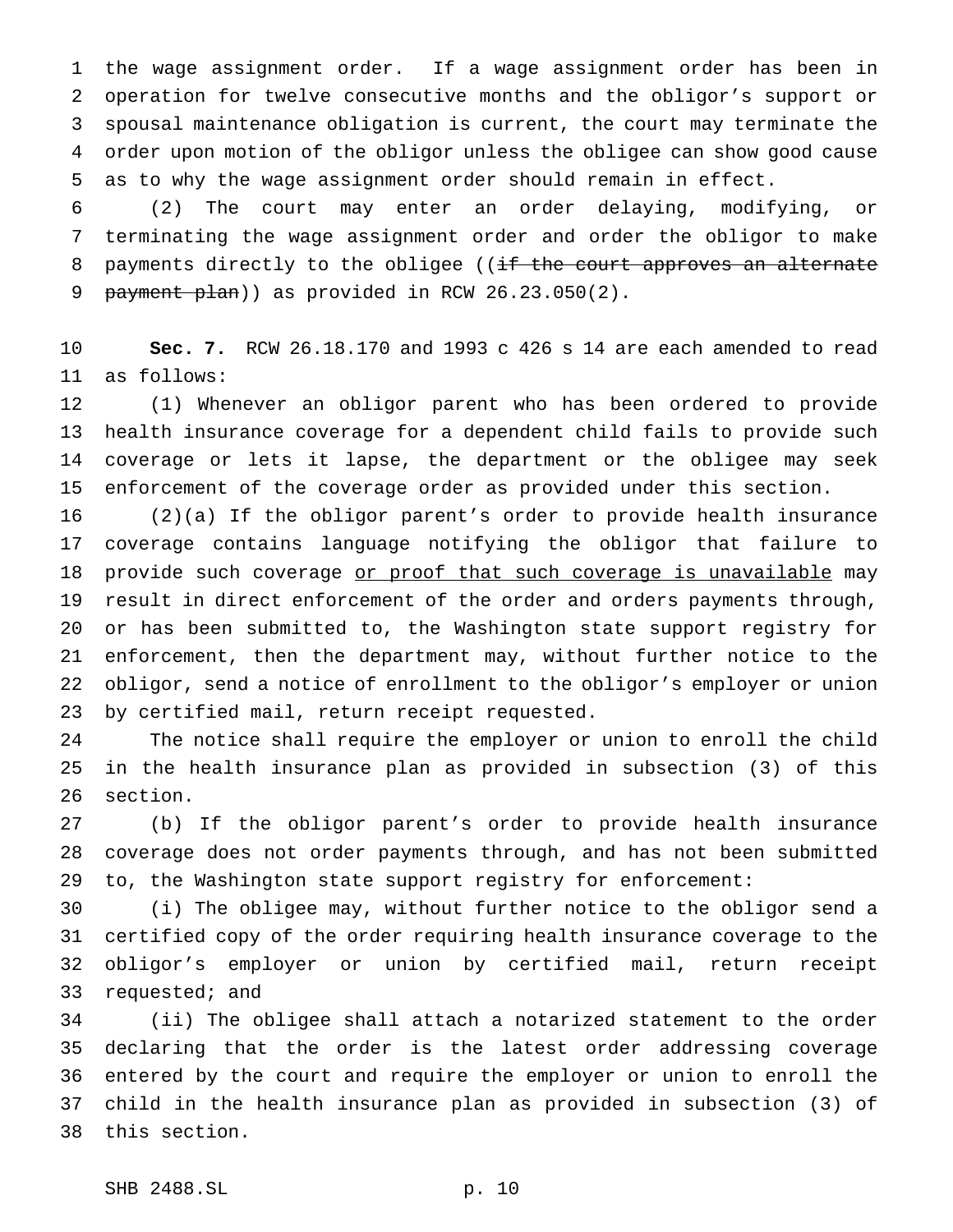(3) Upon receipt of an order that provides for health insurance coverage, or a notice of enrollment:

 (a) The obligor's employer or union shall answer the party who sent the order or notice within thirty-five days and confirm that the child: (i) Has been enrolled in the health insurance plan;

(ii) Will be enrolled in the next open enrollment period; or

 (iii) Cannot be covered, stating the reasons why such coverage cannot be provided;

 (b) The employer or union shall withhold any required premium from 10 the obligor's income or wages;

 (c) If more than one plan is offered by the employer or union, and each plan may be extended to cover the child, then the child shall be enrolled in the obligor's plan. If the obligor's plan does not provide coverage which is accessible to the child, the child shall be enrolled in the least expensive plan otherwise available to the obligor parent; (d) The employer or union shall provide information about the name of the health insurance coverage provider or insurer and the extent of coverage available to the obligee or the department and shall make available any necessary claim forms or enrollment membership cards.

 (4) If the order for coverage contains no language notifying the 21 obligor that failure to provide health insurance coverage or proof that 22 such coverage is unavailable may result in direct enforcement of the order, the department or the obligee may serve a written notice of intent to enforce the order on the obligor by certified mail, return receipt requested, or by personal service. If the obligor fails to provide written proof that such coverage has been obtained or applied 27 for or fails to provide proof that such coverage is unavailable within 28 twenty days of service of the notice, ((or within twenty days of 29 coverage becoming available)) the department or the obligee may proceed to enforce the order directly as provided in subsection (2) of this section.

 (5) If the obligor ordered to provide health insurance coverage elects to provide coverage that will not be accessible to the child because of geographic or other limitations when accessible coverage is otherwise available, the department or the obligee may serve a written notice of intent to purchase health insurance coverage on the obligor by certified mail, return receipt requested. The notice shall also specify the type and cost of coverage.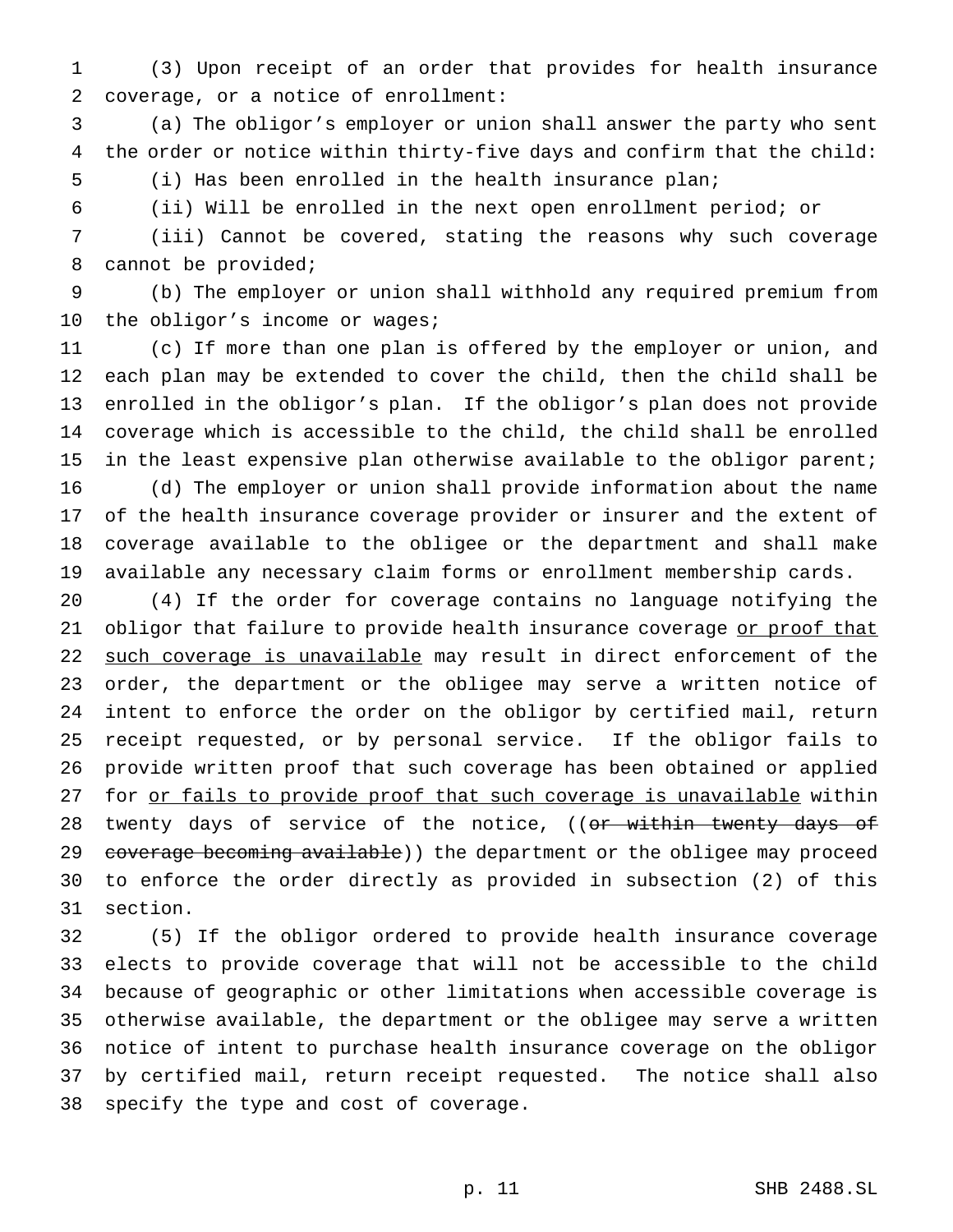(6) If the department serves a notice under subsection (5) of this section the obligor shall, within twenty days of the date of service:

(a) File an application for an adjudicative proceeding; or

 (b) Provide written proof to the department that the obligor has either applied for, or obtained, coverage accessible to the child.

 (7) If the obligee serves a notice under subsection (5) of this section, within twenty days of the date of service the obligor shall provide written proof to the obligee that the obligor has either applied for, or obtained, coverage accessible to the child.

 (8) If the obligor fails to respond to a notice served under subsection (5) of this section to the party who served the notice, the party who served the notice may purchase the health insurance coverage specified in the notice directly. The amount of the monthly premium shall be added to the support debt and be collectible without further notice. The amount of the monthly premium may be collected or accrued until the obligor provides proof of the required coverage.

 (9) The signature of the obligee or of a department employee shall be a valid authorization to the coverage provider or insurer for purposes of processing a payment to the child's health services provider. An order for health insurance coverage shall operate as an assignment of all benefit rights to the obligee or to the child's health services provider, and in any claim against the coverage provider or insurer, the obligee or the obligee's assignee shall be subrogated to the rights of the obligor. Notwithstanding the provisions of this section regarding assignment of benefits, this section shall not require a health care service contractor authorized under chapter 48.44 RCW or a health maintenance organization authorized under chapter 48.46 RCW to deviate from their contractual provisions and restrictions regarding reimbursement for covered services. If the coverage is terminated, the employer shall mail a notice of termination to the department or the obligee at the obligee's last known address within thirty days of the termination date.

 (10) This section shall not be construed to limit the right of the obligor or the obligee to bring an action in superior court at any time to enforce, modify, or clarify the original support order.

 (11) Nothing in this section shall be construed to require a health maintenance organization, or health care service contractor, to extend coverage to a child who resides outside its service area.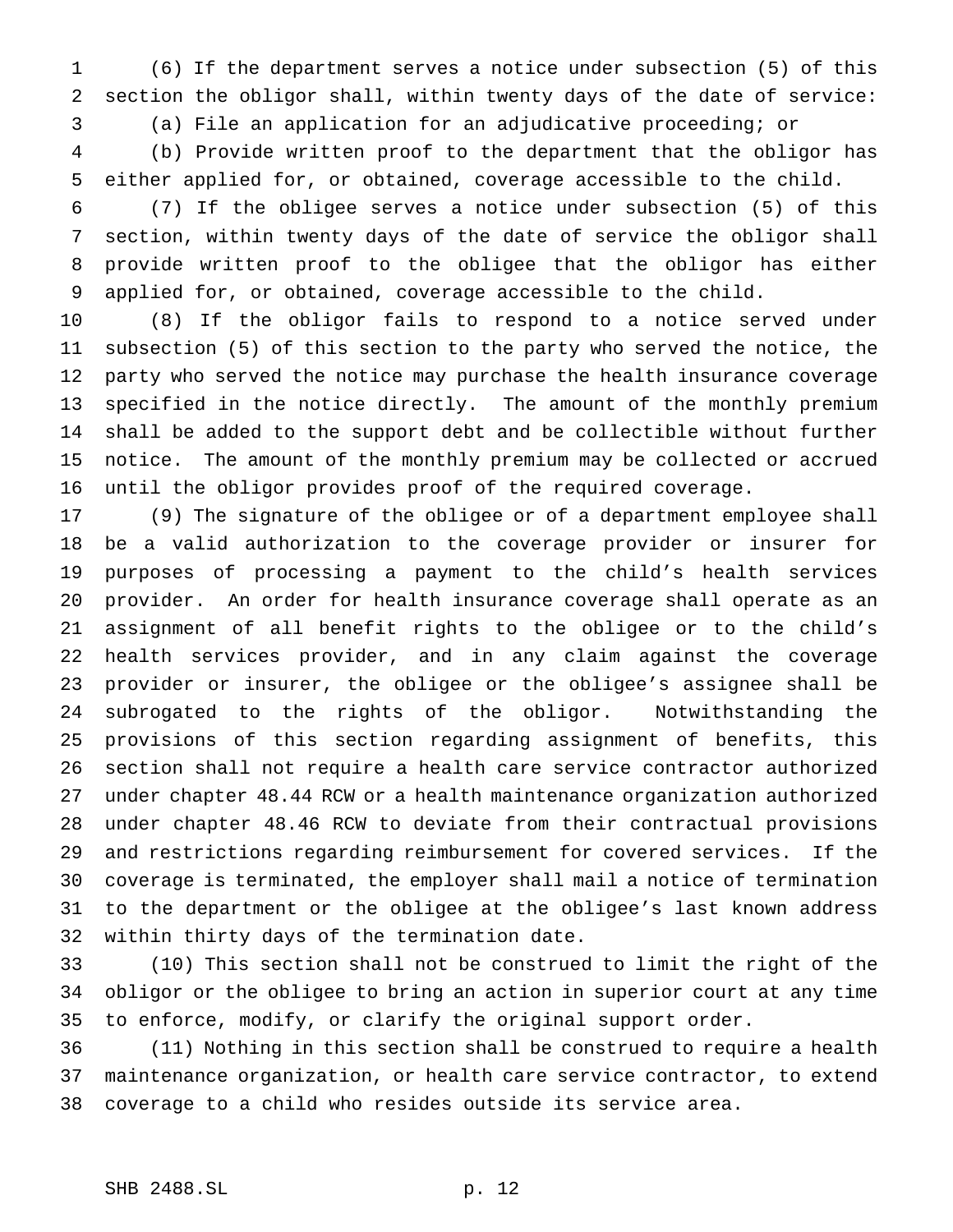(12) If an obligor fails to pay his or her portion of any deductible required under the health insurance coverage or fails to pay his or her portion of medical expenses incurred in excess of the coverage provided under the plan, the department or the obligee may enforce collection of the obligor's portion of the deductible or the additional medical expenses through a wage assignment order. The amount of the deductible or additional medical expenses shall be added to the support debt and be collectible without further notice if the obligor's share of the amount of the deductible or additional expenses is reduced to a sum certain in a court order.

 **Sec. 8.** RCW 26.23.045 and 1989 c 360 s 33 are each amended to read as follows:

 (1) The office of support enforcement, Washington state support registry, shall provide support enforcement services under the following circumstances:

(a) Whenever public assistance under RCW 74.20.330 is paid;

 (b) Whenever a request for nonassistance support enforcement services under RCW 74.20.040(2) is received;

 (c) Whenever a request for support enforcement services under RCW 74.20.040(3) is received;

 (d) When a support order which contains language directing a responsible parent to make support payments to the Washington state support registry under RCW 26.23.050 is submitted;

 (e) When a support order is forwarded to the Washington state support registry by the clerk of a superior court under RCW 26.23.050(5);

 (f) When the obligor submits a support order or support payment to the Washington state support registry.

 (2) The office of support enforcement shall continue to provide support enforcement services for so long as and under such conditions as the department shall establish by regulation or until the superior 32 court enters an order ((approving an alternate payment plan)) removing 33 the requirement that the obligor make support payments to the Washington state support registry as provided for in RCW 35 26.23.050( $(\frac{+1}{+})$ )(2).

 **Sec. 9.** RCW 26.23.050 and 1993 c 207 s 1 are each amended to read as follows: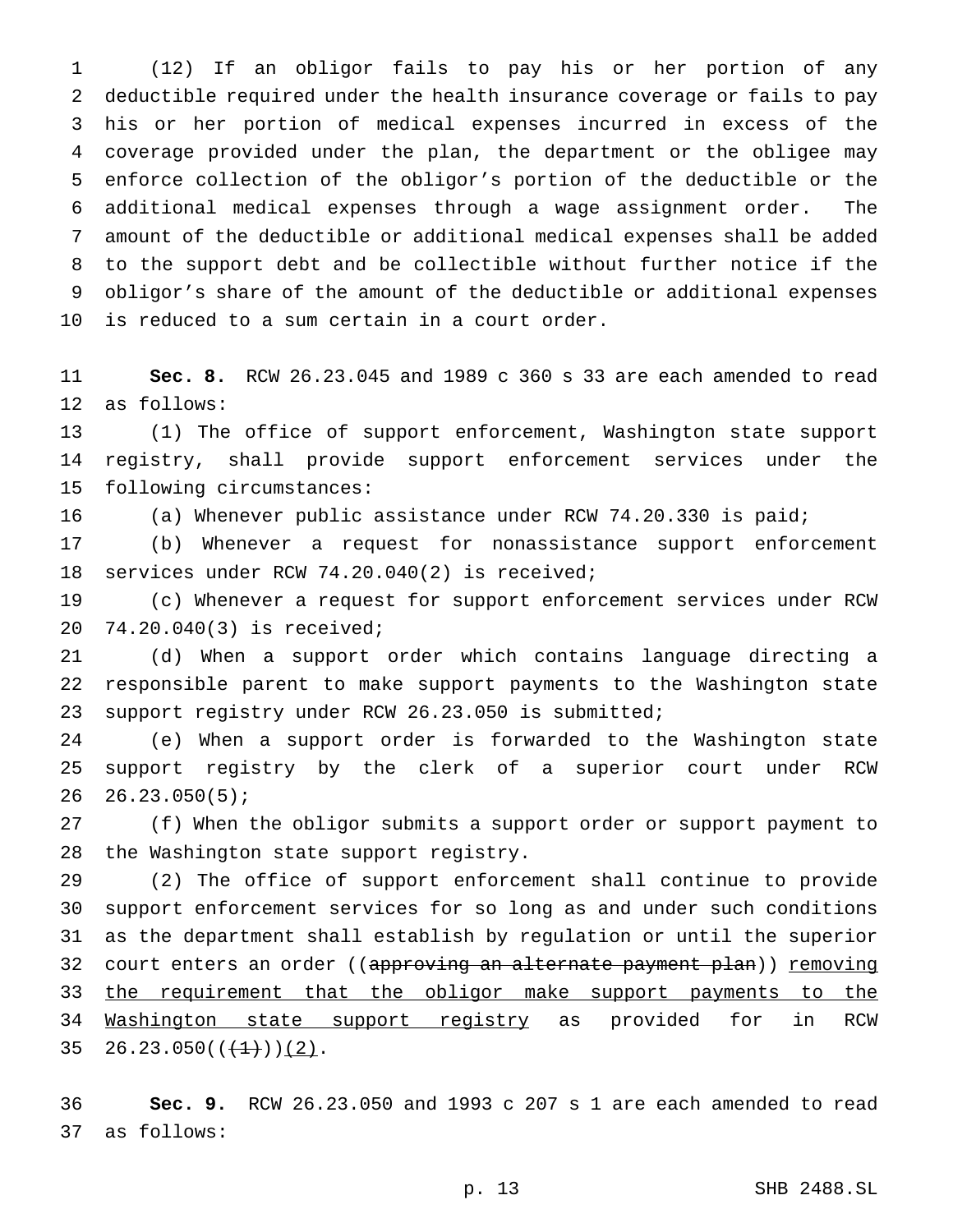1 (1) ((Except as provided in subsection (2) of this section, the 2 superior court shall include in all superior court orders which 3 establish or modify a support obligation:

4 (a) A provision which orders and directs that the responsible 5 parent make all support payments to the Washington state support 6 registry;

7 (b) A statement that a notice of payroll deduction may be issued or 8 other income withholding action under chapter 26.18 RCW or chapter 9 74.20A RCW may be taken, without further notice to the responsible 10 parent at any time after entry of the court order, unless:

11 (i) One of the parties demonstrates, and the court finds, that 12 there is good cause not to require immediate income withholding; or

13 (ii) The parties reach a written agreement that is approved by the 14 court that provides for an alternate arrangement; and

15 (c) A statement that the receiving parent may be required to submit 16 an accounting of how the support is being spent to benefit the child. 17 (2) The court may order the responsible parent to make payments 18 directly to the person entitled to receive the payments or, for orders 19 entered on or after July 1, 1990, direct that the issuance of a notice 20 of payroll deduction or other income withholding actions be delayed 21 until a support payment is past due if the court approves an alternate 22 payment plan. The parties to the order must agree to such a plan and 23 the plan must contain reasonable assurances that payments will be made 24 in a regular and timely manner. The court may approve such a plan and 25 modify or terminate the payroll deduction or other income withholding 26 action at the time of entry of the order or at a later date upon motion 27 and agreement of the parties. If the order directs payment to the 28 person entitled to receive the payments instead of to the Washington 29 state support registry, the order shall include a statement that the 30 order may be submitted to the registry if a support payment is past 31 due. If the order directs delayed issuance of the notice of payroll 32 deduction or other income withholding action, the order shall include 33 a statement that such action may be taken, without further notice, at 34 any time after a support payment is past due. The provisions of this 35 subsection do not apply if the department is providing public 36 assistance under Title 74 RCW.)) If the office of support enforcement 37 is providing support enforcement services under RCW 26.23.045, or if a 38 party is applying for support enforcement services by signing the 39 application form on the bottom of the support order, the superior court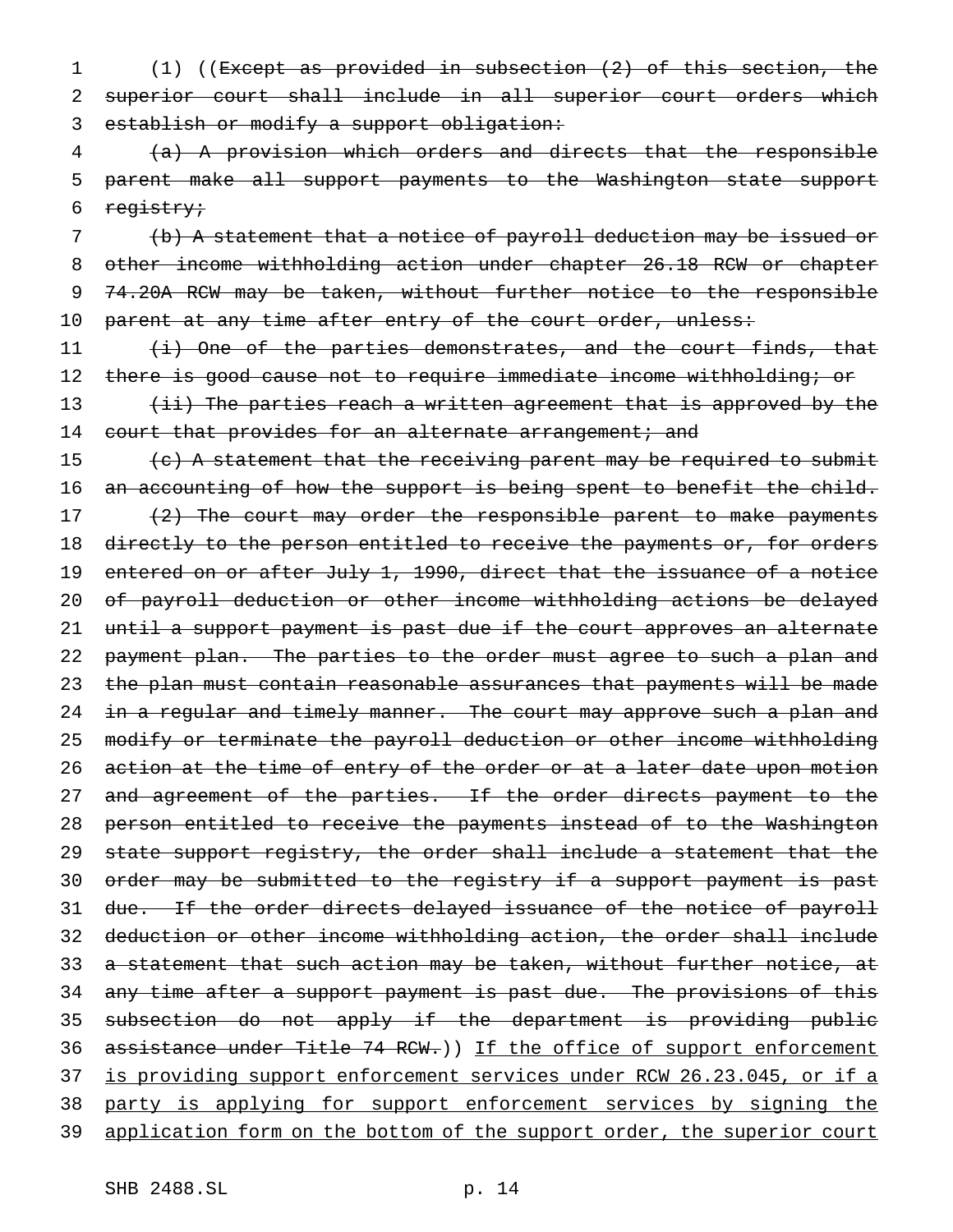1 shall include in all court orders that establish or modify a support obligation:

 (a) A provision that orders and directs the responsible parent to 4 make all support payments to the Washington state support registry;

 (b) A statement that a notice of payroll deduction may be issued, or other income withholding action under chapter 26.18 or 74.20A RCW may be taken, without further notice to the responsible parent at any time after entry of the court order, unless:

 (i) One of the parties demonstrates, and the court finds, that there is good cause not to require immediate income withholding and that withholding should be delayed until a payment is past due; or

12 (ii) The parties reach a written agreement that is approved by the 13 court that provides for an alternate arrangement; and

 (c) A statement that the receiving parent might be required to 15 submit an accounting of how the support is being spent to benefit the child.

 As used in this subsection and subsection (3) of this section, "good cause not to require immediate income withholding" means a 19 written determination of why implementing immediate wage withholding would not be in the child's best interests and, in modification cases, proof of timely payment of previously ordered support.

 (2) In all other cases not under subsection (1) of this section, the court may order the responsible parent to make payments directly to the person entitled to receive the payments, to the Washington state 25 support registry, or may order that payments be made in accordance with an alternate arrangement agreed upon by the parties.

 (a) The superior court shall include in all orders under this subsection that establish or modify a support obligation:

 (i) A statement that a notice of payroll deduction may be issued or other income withholding action under chapter 26.18 or 74.20A RCW may be taken, without further notice to the responsible parent at any time 32 after entry of the court order, unless:

 (A) One of the parties demonstrates, and the court finds, that there is good cause not to require immediate income withholding and that withholding should be delayed until a payment is past due; or (B) The parties reach a written agreement that is approved by the

37 court that provides for an alternate arrangement; and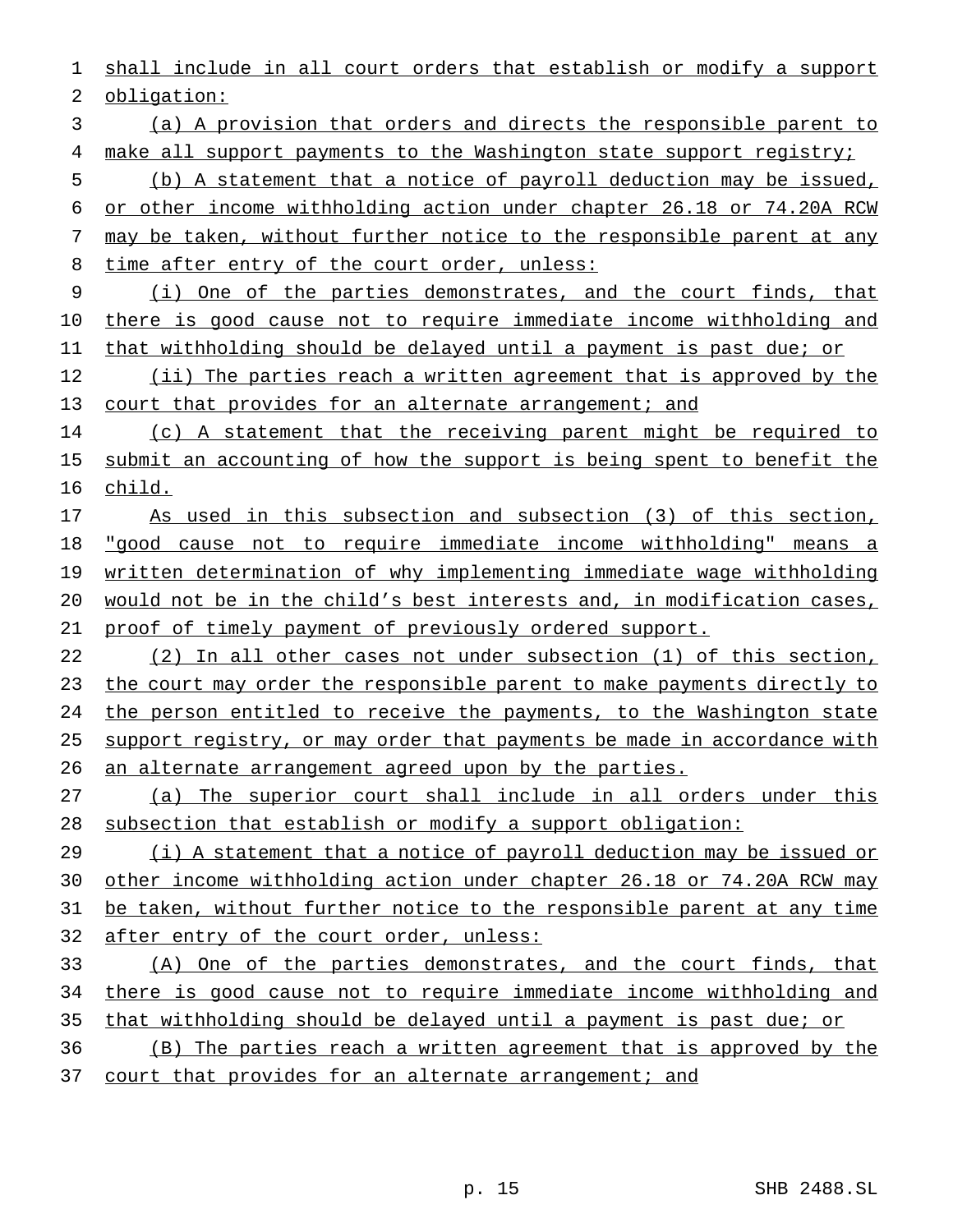(ii) A statement that the receiving parent may be required to submit an accounting of how the support is being spent to benefit the child.

 As used in this subsection, "good cause not to require immediate income withholding" is any reason that the court finds appropriate.

 (b) The superior court may order immediate or delayed income withholding as follows:

8 (i) Immediate income withholding may be ordered if the responsible parent has earnings. If immediate income withholding is ordered under 10 this subsection, all support payments shall be paid to the Washington 11 state support registry. The superior court shall issue a mandatory wage assignment order as set forth in chapter 26.18 RCW when the 13 support order is signed by the court. The parent entitled to receive the transfer payment is responsible for serving the employer with the 15 order and for its enforcement as set forth in chapter 26.18 RCW.

16 (ii) If immediate income withholding is not ordered, the court 17 shall require that income withholding be delayed until a payment is past due. The support order shall contain a statement that a notice of 19 payroll deduction may be issued, or other income-withholding action under chapter 26.18 or 74.20A RCW may be taken, without further notice 21 to the responsible parent, after a payment is past due.

22 (c) If a mandatory wage withholding order under chapter 26.18 RCW 23 is issued under this subsection and the office of support enforcement provides support enforcement services under RCW 26.23.045, the existing 25 wage withholding assignment is prospectively superseded upon the office 26 of support enforcement's subsequent service of an income withholding notice.

 (3) The office of administrative hearings and the department of social and health services shall require that all support obligations established as administrative orders include a provision which orders and directs that the responsible parent shall make all support payments to the Washington state support registry. All administrative orders shall also state that a notice of payroll deduction may be issued, or other income withholding action taken without further notice to the responsible parent at any time after entry of the order, unless:

 (a) One of the parties demonstrates, and the presiding officer finds, that there is good cause not to require immediate income withholding; or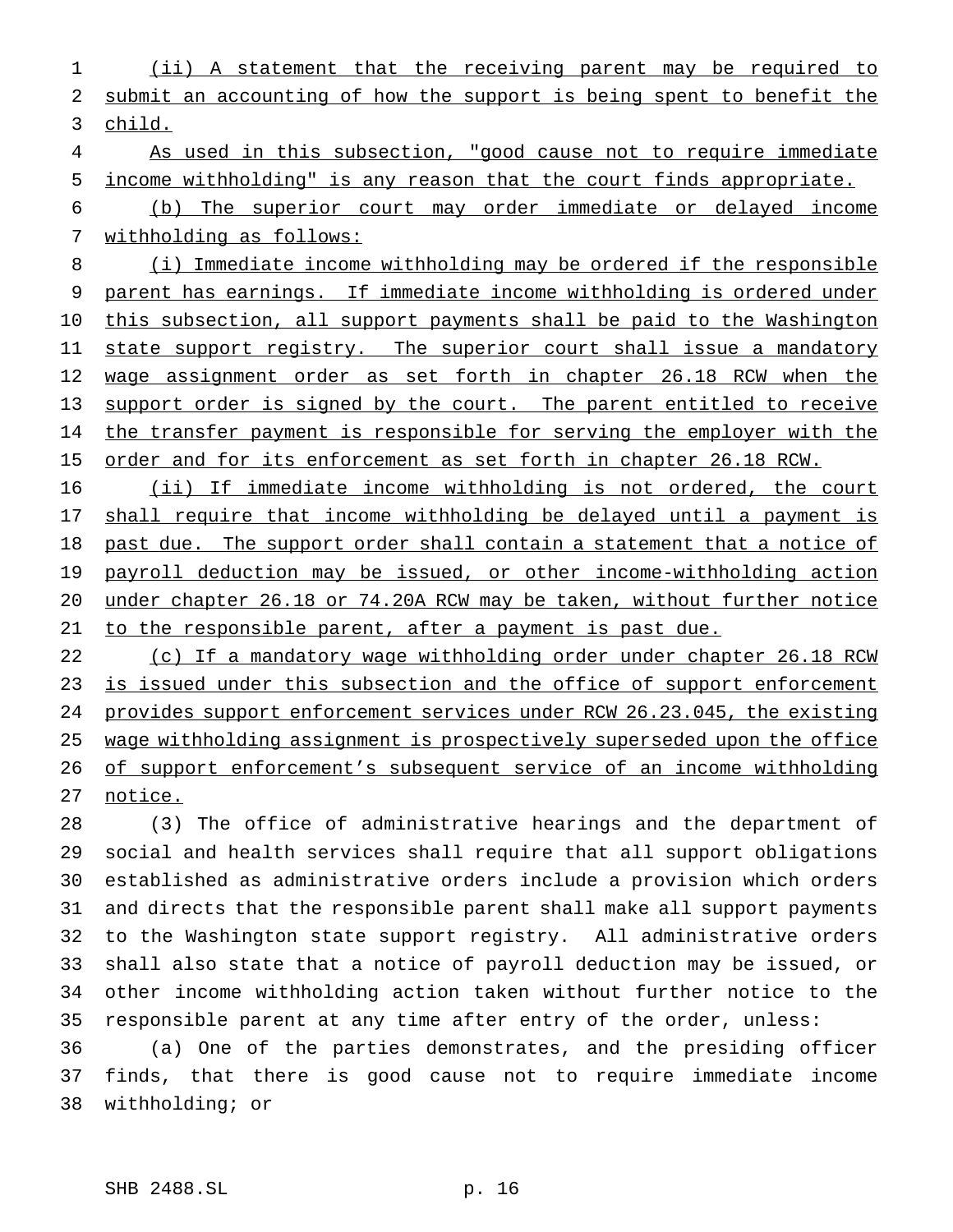(b) The parties reach a written agreement that is approved by the presiding officer that provides for an alternate agreement.

 (4) If the support order does not include the provision ordering and directing that all payments be made to the Washington state support registry and a statement that a notice of payroll deduction may be issued if a support payment is past due or at any time after the entry of the order, the office of support enforcement may serve a notice on the responsible parent stating such requirements and authorizations. Service may be by personal service or any form of mail requiring a return receipt.

(5) Every support order shall state:

12 (a) ((That payment shall be made to the Washington state support 13 registry or in accordance with the alternate payment plan approved by 14 the court)) The address where the support payment is to be sent;

 (b) That a notice of payroll deduction may be issued or other 16 income withholding action under chapter 26.18 ((RCW)) or ((chapter)) 74.20A RCW may be taken, without further notice to the responsible parent at any time after entry of an order by the court, unless:

19 (i) ((The court approves an alternate payment plan under subsection 20  $(2)$  of this section;

 $(i\text{ii})$ ) One of the parties demonstrates, and the court finds, that there is good cause not to require immediate income withholding; or

 $((\overrightarrow{\text{iii}}))$  (ii) The parties reach ((an alternate)) a written agreement that is approved by the court that provides for an alternate arrangement;

 (c) The income of the parties, if known, or that their income is unknown and the income upon which the support award is based;

28 (d) The support award as a sum certain amount;

 (e) The specific day or date on which the support payment is due; (f) The social security number, residence address, and name and address of the employer of the responsible parent;

 (g) The social security number and residence address of the physical custodian except as provided in subsection (6) of this section;

 (h) The names, dates of birth, and social security numbers, if any, of the dependent children;

 (i) In cases requiring payment to the Washington state support registry, that the parties are to notify the Washington state support registry of any change in residence address. The responsible parent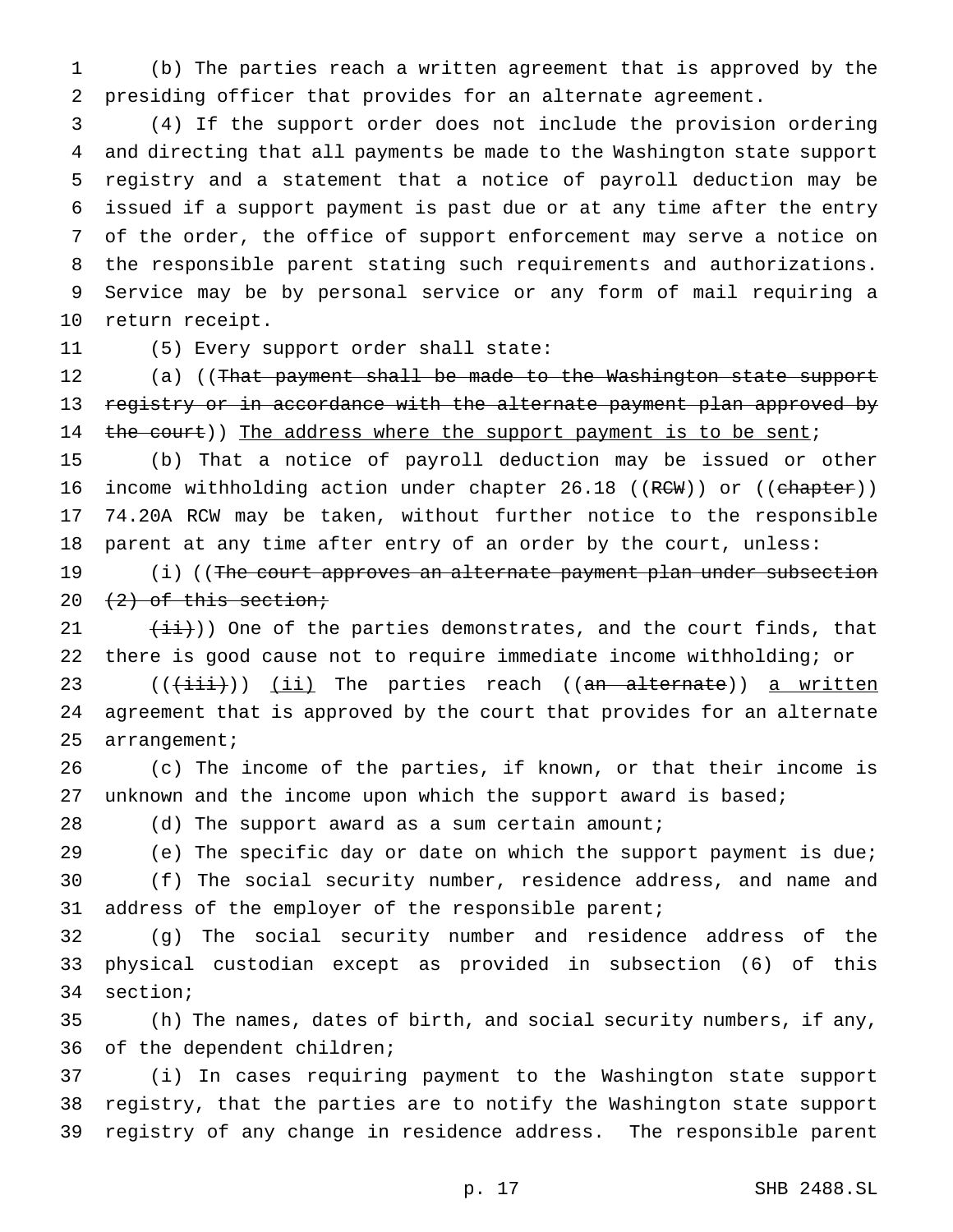shall notify the registry of the name and address of his or her current employer, whether he or she has access to health insurance coverage at reasonable cost and, if so, the health insurance policy information;

 (j) That any parent owing a duty of child support shall be obligated to provide health insurance coverage for his or her child if coverage that can be extended to cover the child is or becomes available to that parent through employment or is union-related as provided under RCW 26.09.105;

 (k) That if proof of health insurance coverage or proof that the 10 coverage is unavailable is not provided within twenty days, the obligee or the department may seek direct enforcement of the coverage through the obligor's employer or union without further notice to the obligor 13 as provided under chapter 26.18 RCW; and

 (l) The reasons for not ordering health insurance coverage if the order fails to require such coverage.

16 (6) The physical custodian's address:

 (a) Shall be omitted from an order entered under the administrative 18 procedure act. When the physical custodian's address is omitted from 19 an order, the order shall state that the custodian's address is known 20 to the office of support enforcement.

21 (b) A responsible parent ((whose support obligation has been 22 determined by such administrative order)) may request the physical custodian's residence address by submission of a request for disclosure 24 under RCW 26.23.120 to the office of support enforcement.

 (7) The superior court clerk, the office of administrative hearings, and the department of social and health services shall, within five days of entry, forward to the Washington state support registry, a true and correct copy of all superior court orders or administrative orders establishing or modifying a support obligation which provide that support payments shall be made to the support registry. If a superior court order entered prior to January 1, 1988, directs the responsible parent to make support payments to the clerk, the clerk shall send a true and correct copy of the support order and the payment record to the registry for enforcement action when the clerk identifies that a payment is more than fifteen days past due. The office of support enforcement shall reimburse the clerk for the reasonable costs of copying and sending copies of court orders to the registry at the reimbursement rate provided in Title IV-D of the social security act.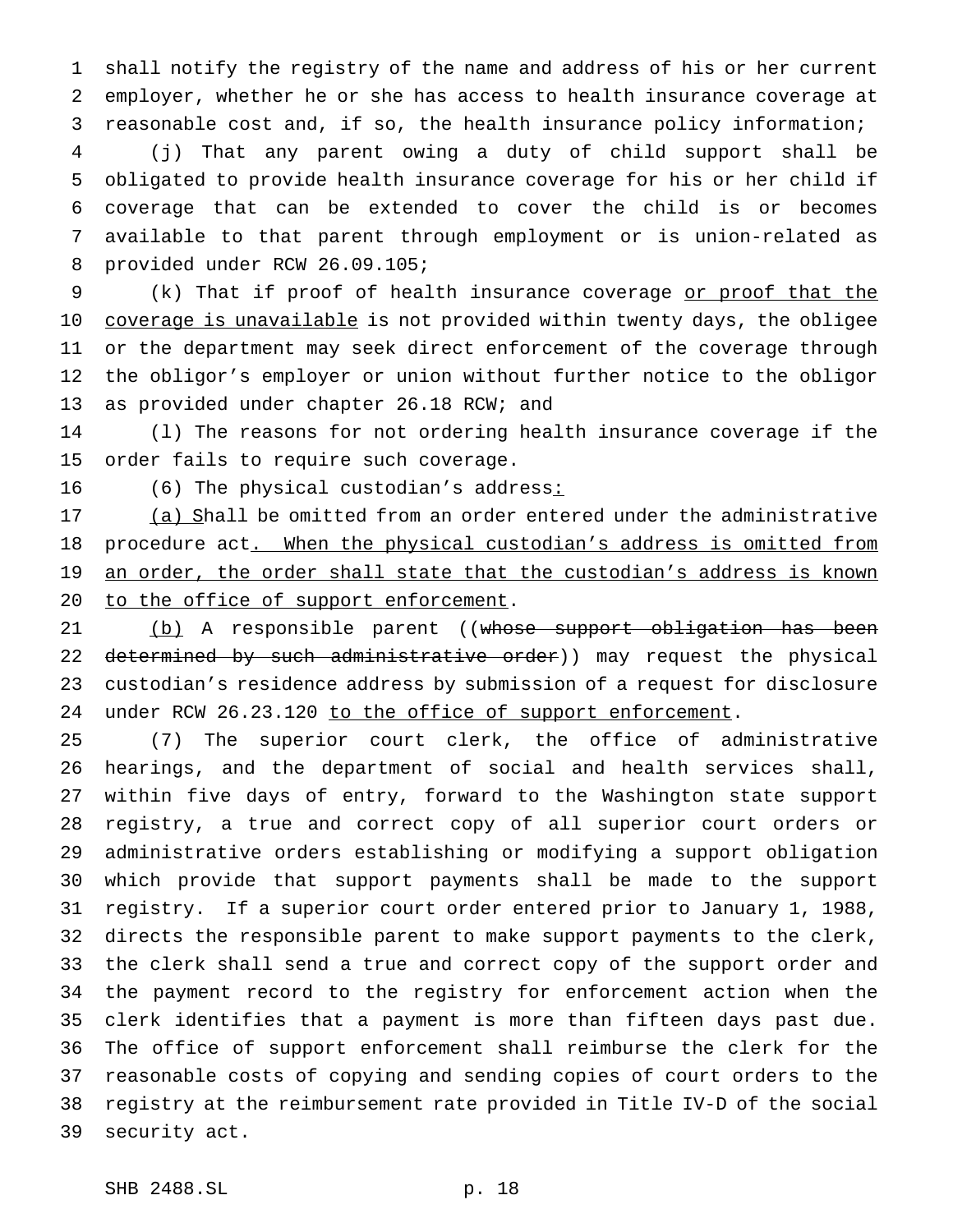(8) Receipt of a support order by the registry or other action 2 under this section on behalf of a person or persons who have not made 3 a written application for support enforcement services to the office of 4 support enforcement and who are not recipients of public assistance is 5 deemed to be a request for ((support enforcement)) payment services ((under RCW 74.20.040 to the fullest extent permitted under federal  $7 \frac{1}{2}$   $\frac{1}{2}$   $\frac{1}{2}$   $\frac{1}{2}$   $\frac{1}{2}$   $\frac{1}{2}$   $\frac{1}{2}$   $\frac{1}{2}$   $\frac{1}{2}$   $\frac{1}{2}$   $\frac{1}{2}$   $\frac{1}{2}$   $\frac{1}{2}$   $\frac{1}{2}$   $\frac{1}{2}$   $\frac{1}{2}$   $\frac{1}{2}$   $\frac{1}{2}$   $\frac{1}{2}$   $\frac{1}{2}$   $\frac{1}{2}$   $\frac{1}{2}$ 

 (9) After the responsible parent has been ordered or notified to 9 make payments to the Washington state support registry ((in accordance 10 with subsection  $(1)$ ,  $(3)$ , or  $(4)$  of)) under this section, the responsible parent shall be fully responsible for making all payments to the Washington state support registry and shall be subject to payroll deduction or other income withholding action. The responsible parent shall not be entitled to credit against a support obligation for any payments made to a person or agency other than to the Washington state support registry except as provided under RCW 74.20.101. A civil action may be brought by the payor to recover payments made to persons or agencies who have received and retained support moneys paid contrary to the provisions of this section.

20 (((10) As used in this section, "good cause not to require immediate income withholding" means a written determination of why implementing immediate income withholding would not be in the child's 23 best interests and, in modification cases, proof of timely payment of 24 previously ordered support.))

 **Sec. 10.** RCW 26.23.060 and 1991 c 367 s 40 are each amended to read as follows:

 (1) The office of support enforcement may issue a notice of payroll deduction:

 (a) As authorized by a support order that contains the income withholding notice provisions in RCW 26.23.050 or a substantially similar notice; or

 (b) After service of a notice containing an income withholding provision under this chapter or chapter 74.20A RCW.

 (2) The office of support enforcement shall serve a notice of payroll deduction upon a responsible parent's employer or upon the employment security department for the state in possession of or owing any benefits from the unemployment compensation fund to the responsible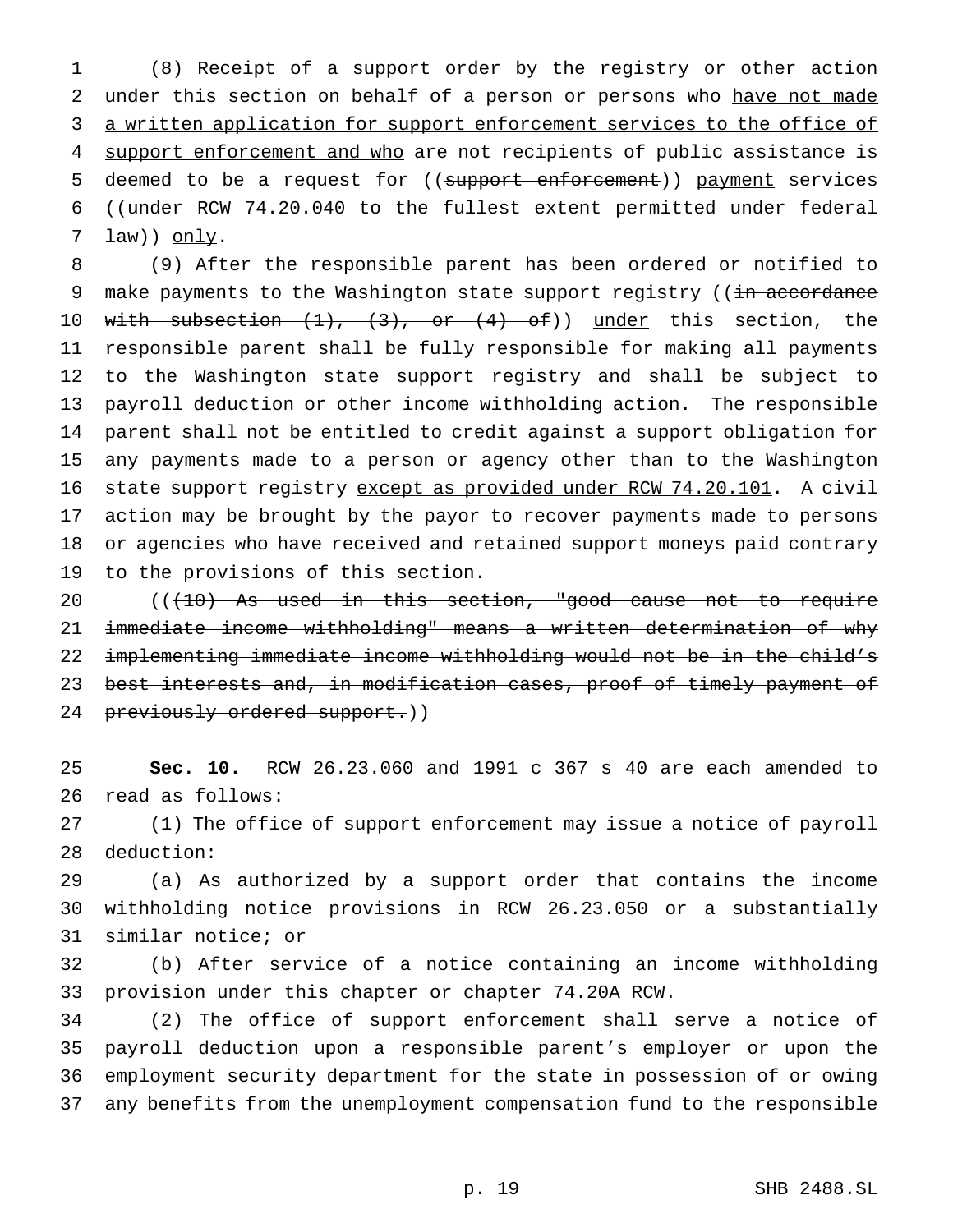parent pursuant to Title 50 RCW by personal service or by any form of mail requiring a return receipt.

 (3) Service of a notice of payroll deduction upon an employer or employment security department requires the employer or employment security department to immediately make a mandatory payroll deduction from the responsible parent's unpaid disposable earnings or unemployment compensation benefits. The employer or employment security department shall thereafter deduct each pay period the amount stated in the notice divided by the number of pay periods per month. The payroll deduction each pay period shall not exceed fifty percent of the responsible parent's disposable earnings.

 (4) A notice of payroll deduction for support shall have priority over any wage assignment, garnishment, attachment, or other legal process.

 (5) The notice of payroll deduction shall be in writing and include:

 (a) The name and social security number of the responsible parent; (b) The amount to be deducted from the responsible parent's disposable earnings each month, or alternate amounts and frequencies as may be necessary to facilitate processing of the payroll deduction;

 (c) A statement that the total amount withheld shall not exceed fifty percent of the responsible parent's disposable earnings; and

 (d) The address to which the payments are to be mailed or delivered.

 (6) An informational copy of the notice of payroll deduction shall be mailed to the last known address of the responsible parent by regular mail.

 (7) An employer or employment security department that receives a notice of payroll deduction shall make immediate deductions from the responsible parent's unpaid disposable earnings and remit proper amounts to the Washington state support registry on each date the responsible parent is due to be paid.

 (8) An employer, or the employment security department, upon whom a notice of payroll deduction is served, shall make an answer to the office of support enforcement within twenty days after the date of service. The answer shall confirm compliance and institution of the payroll deduction or explain the circumstances if no payroll deduction is in effect. The answer shall also state whether the responsible parent is employed by or receives earnings from the employer or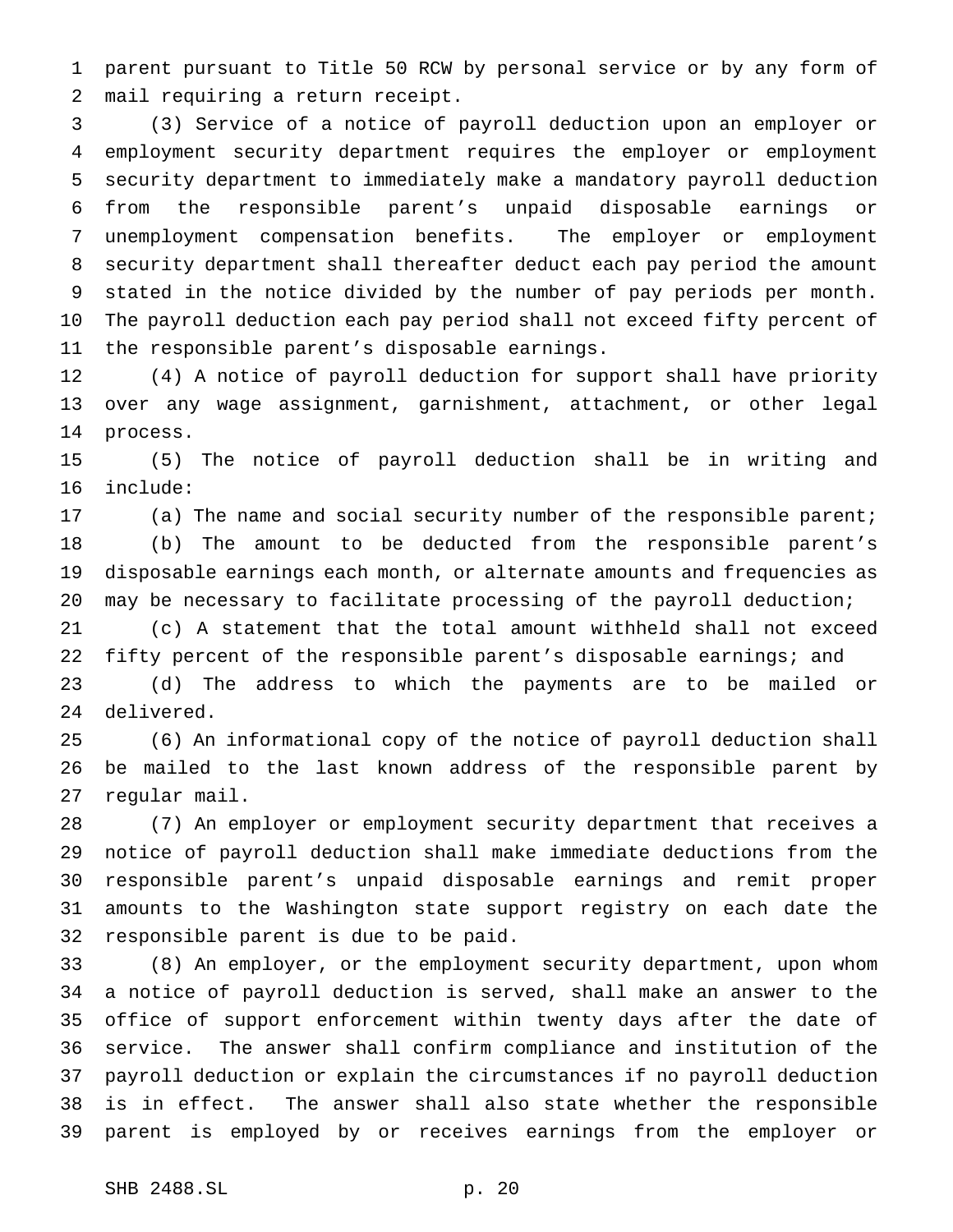receives unemployment compensation benefits from the employment security department, whether the employer or employment security 3 department anticipates paying earnings or ((employment [unemployment])) 4 unemployment compensation benefits and the amount of earnings. If the responsible parent is no longer employed, or receiving earnings from the employer, the answer shall state the present employer's name and address, if known. If the responsible parent is no longer receiving unemployment compensation benefits from the employment security department, the answer shall state the present employer's name and address, if known.

 (9) The employer or employment security department may deduct a processing fee from the remainder of the responsible parent's earnings after withholding under the notice of payroll deduction, even if the remainder is exempt under RCW 26.18.090. The processing fee may not exceed: (a) Ten dollars for the first disbursement made to the Washington state support registry; and (b) one dollar for each subsequent disbursement to the registry.

 (10) The notice of payroll deduction shall remain in effect until released by the office of support enforcement, the court enters an 20 order terminating the notice and approving an alternate ((payment 21 plan)) arrangement under RCW 26.23.050(2), or one year has expired since the employer has employed the responsible parent or has been in possession of or owing any earnings to the responsible parent or the employment security department has been in possession of or owing any unemployment compensation benefits to the responsible parent.

 **Sec. 11.** RCW 26.23.100 and 1991 c 367 s 42 are each amended to read as follows:

 (1) The responsible parent subject to a payroll deduction pursuant to this chapter, may file a motion in superior court to quash, modify, or terminate the payroll deduction.

 (2) Except as provided in subsections (4) and (5) of this section, the court may grant relief only upon a showing: (a) That the payroll deduction causes extreme hardship or substantial injustice; or (b) that the support payment was not past due under the terms of the order when the notice of payroll deduction was served on the employer.

 (3) Satisfaction by the obligor of all past due payments subsequent to the issuance of the notice of payroll deduction is not grounds to quash, modify, or terminate the notice of payroll deduction.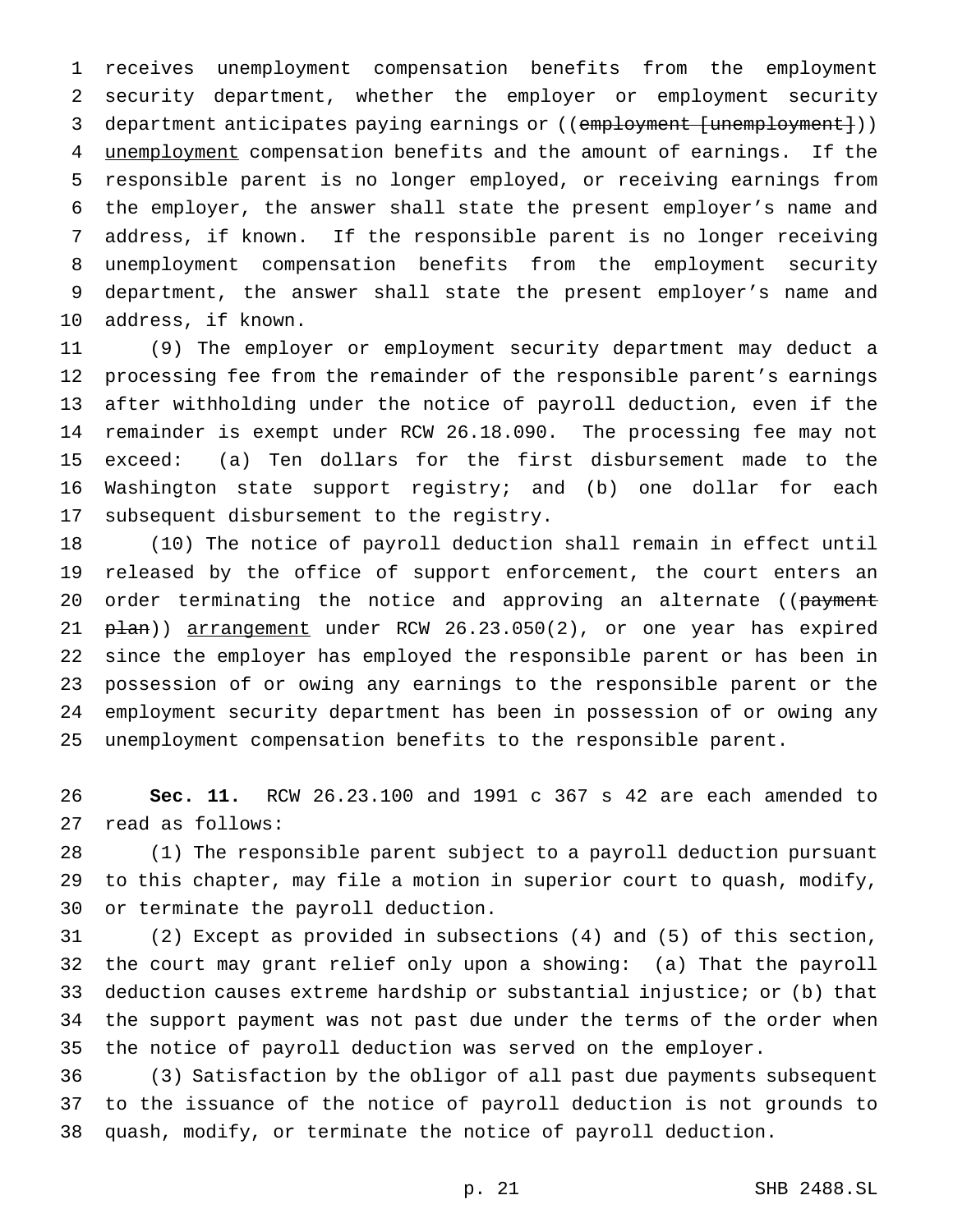(4) If a notice of payroll deduction has been in operation for twelve consecutive months and the obligor's support obligation is current, upon motion of the obligor, the court may order the office of support enforcement to terminate the payroll deduction, unless the obligee can show good cause as to why the payroll deduction should remain in effect.

 (5) Subsection (2) of this section shall not prevent the court from 8 ordering an alternative ((payment plan)) arrangement as provided under RCW 26.23.050(2).

 **Sec. 12.** RCW 26.23.120 and 1989 c 360 s 17 and 1989 c 175 s 78 are each reenacted and amended to read as follows:

 (1) Any information or records concerning individuals who owe a support obligation or for whom support enforcement services are being provided which are obtained or maintained by the Washington state support registry, the office of support enforcement, or under chapter 74.20 RCW shall be private and confidential and shall only be subject to public disclosure as provided in subsection (2) of this section.

 (2) The secretary of the department of social and health services shall adopt rules which specify the individuals or agencies to whom this information and these records may be disclosed, the purposes for which the information may be disclosed, and the procedures to obtain the information or records. The rules adopted under this section shall provide for disclosure of the information and records, under appropriate circumstances, which shall include, but not be limited to: (a) When authorized or required by federal statute or regulation

governing the support enforcement program;

 (b) To the person the subject of the records or information, unless the information is exempt from disclosure under RCW 42.17.310;

 (c) To government agencies, whether state, local, or federal, and 30 including federally recognized tribes, law enforcement agencies, 31 prosecuting agencies, and the executive branch, if the ((records or 32 information are needed)) disclosure is necessary for child support enforcement purposes;

 (d) To the parties in a judicial or adjudicative proceeding upon a specific written finding by the presiding officer that the need for the information outweighs any reason for maintaining the privacy and confidentiality of the information or records;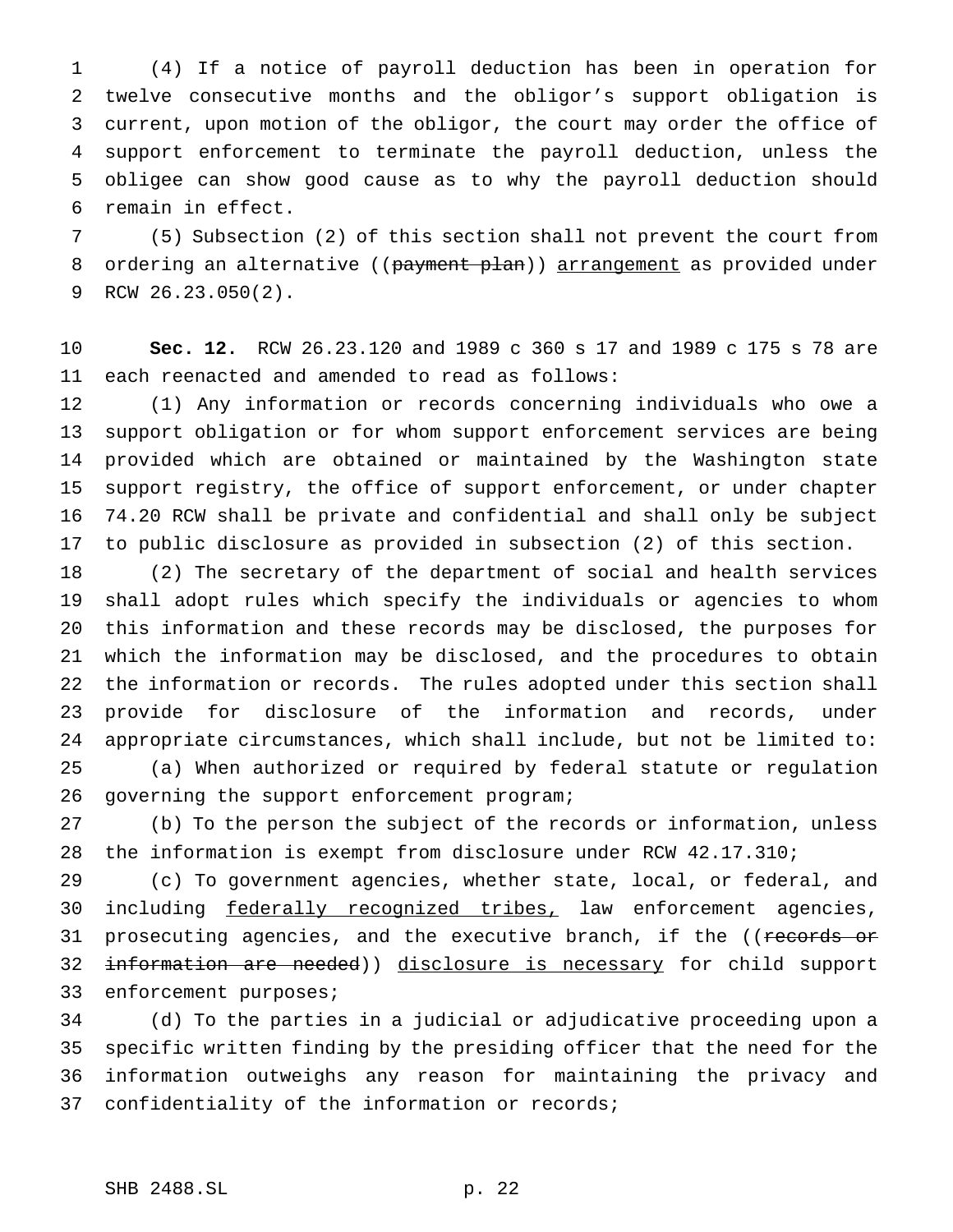(e) To private persons, federally recognized tribes, or organizations if the disclosure is necessary to permit private contracting parties to assist in the management and operation of the department;

 (f) Disclosure of address and employment information to the parties to ((a court order for support)) an action for purposes relating to ((the establishment, enforcement, or modification of the)) a child 8 support order;

 (g) Disclosure of information or records when necessary to the efficient administration of the support enforcement program or to the performance of functions and responsibilities of the support registry and the office of support enforcement as set forth in state and federal statutes; or

 (h) Disclosure of the information or records when authorized under RCW 74.04.060.

 (3) Prior to disclosing the physical custodian's address under 17 subsection  $((+1))$   $(2)(f)$  of this section, a notice shall be mailed, if appropriate under the circumstances, to the physical custodian at the physical custodian's last known address. The notice shall advise the physical custodian that a request for disclosure has been made and will be complied with unless the department receives a copy of a court order which enjoins the disclosure of the information or restricts or limits the requesting party's right to contact or visit the physical custodian or the child, or the custodial parent requests a hearing to contest the disclosure. The administrative law judge shall determine whether the address of the custodial parent should be disclosed based on the same standard as a claim of "good cause" as defined in 42 U.S.C. Sec. 602 (a)(26)(c).

 (4) Nothing in this section shall be construed as limiting or 30 restricting the effect of RCW  $42.17.260((\overline{5}))(\overline{6})$ . Nothing in this section shall be construed to prevent the disclosure of information and records if all details identifying an individual are deleted or the individual consents to the disclosure.

 (5) It shall be unlawful for any person or agency in violation of this section to solicit, publish, disclose, receive, make use of, or to authorize, knowingly permit, participate in or acquiesce in the use of any lists of names for commercial or political purposes or the use of any information for purposes other than those purposes specified in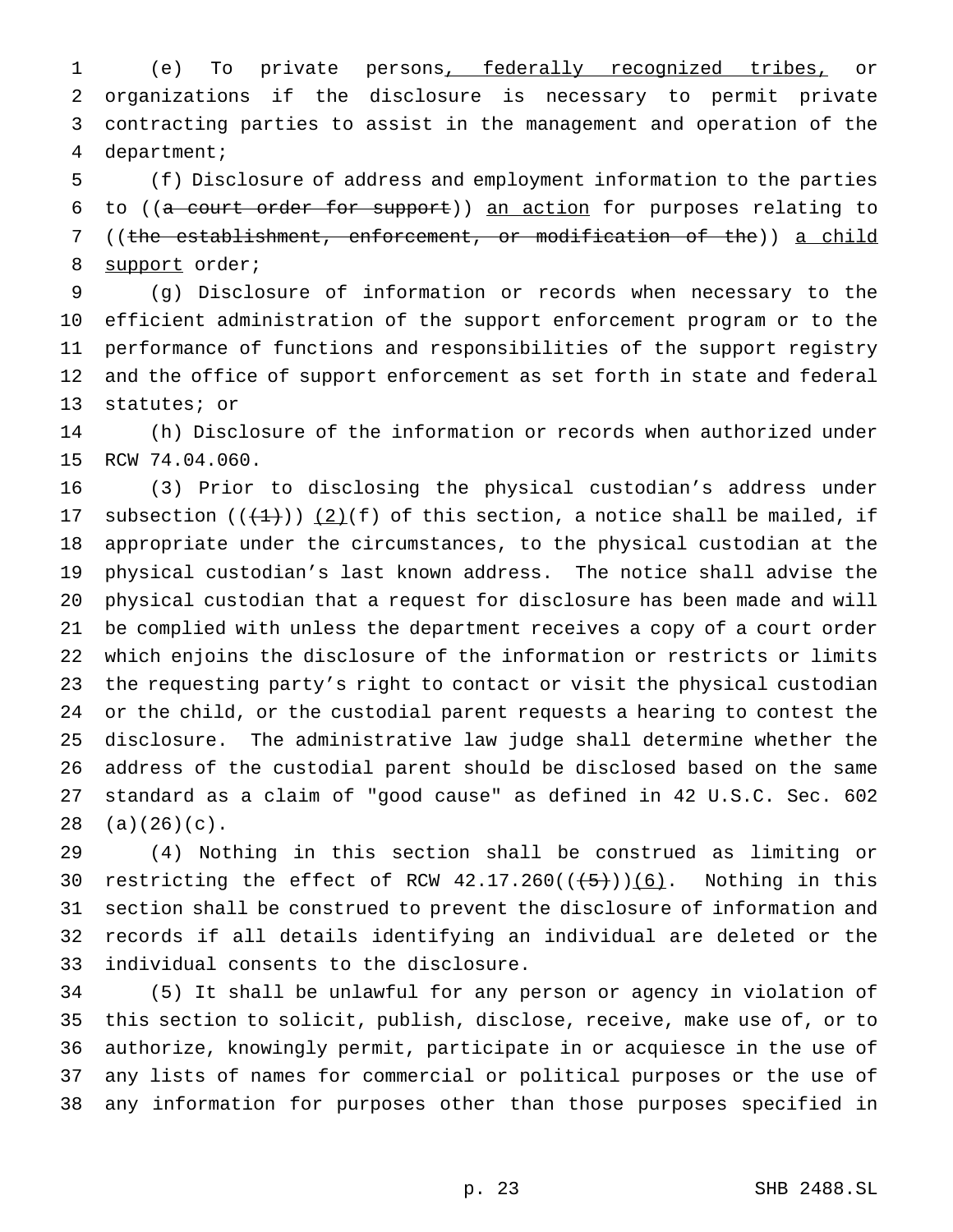this section. A violation of this section shall be a gross misdemeanor as provided in chapter 9A.20 RCW.

 NEW SECTION. **Sec. 13.** A new section is added to chapter 26.26 RCW to read as follows:

 In any action brought under this chapter, if the requirements of civil rule 55 are met, the superior court shall enter an order of default.

 **Sec. 14.** RCW 26.26.040 and 1990 c 175 s 2 are each amended to read as follows:

 (1) A man is presumed to be the natural father of a child for all intents and purposes if:

 (a) He and the child's natural mother are or have been married to each other and the child is born during the marriage, or within three hundred days after the marriage is terminated by death, annulment, declaration of invalidity, divorce, or dissolution, or after a decree 16 of separation is entered by a court; or

 (b) Before the child's birth, he and the child's natural mother have attempted to marry each other by a marriage solemnized in apparent compliance with law, although the attempted marriage is or could be declared invalid, and the child is born within three hundred days after the termination of cohabitation;

 (c) After the child's birth, he and the child's natural mother have married, or attempted to marry, each other by a marriage solemnized in apparent compliance with law, although the attempted marriage is or could be declared invalid, and

 (i) He has acknowledged his paternity of the child in writing filed with the registrar of vital statistics,

 (ii) With his consent, he is named as the child's father on the child's birth certificate, or

 (iii) He is obligated to support the child under a written 31 voluntary promise or by court order;

 (d) While the child is under the age of majority, he receives the 33 child into his home and openly holds out the child as his child;

 (e) He acknowledges his paternity of the child pursuant to RCW 70.58.080 or in a writing filed with the state office of vital statistics, which shall promptly inform the mother of the filing of the acknowledgment, if she does not dispute the acknowledgment within a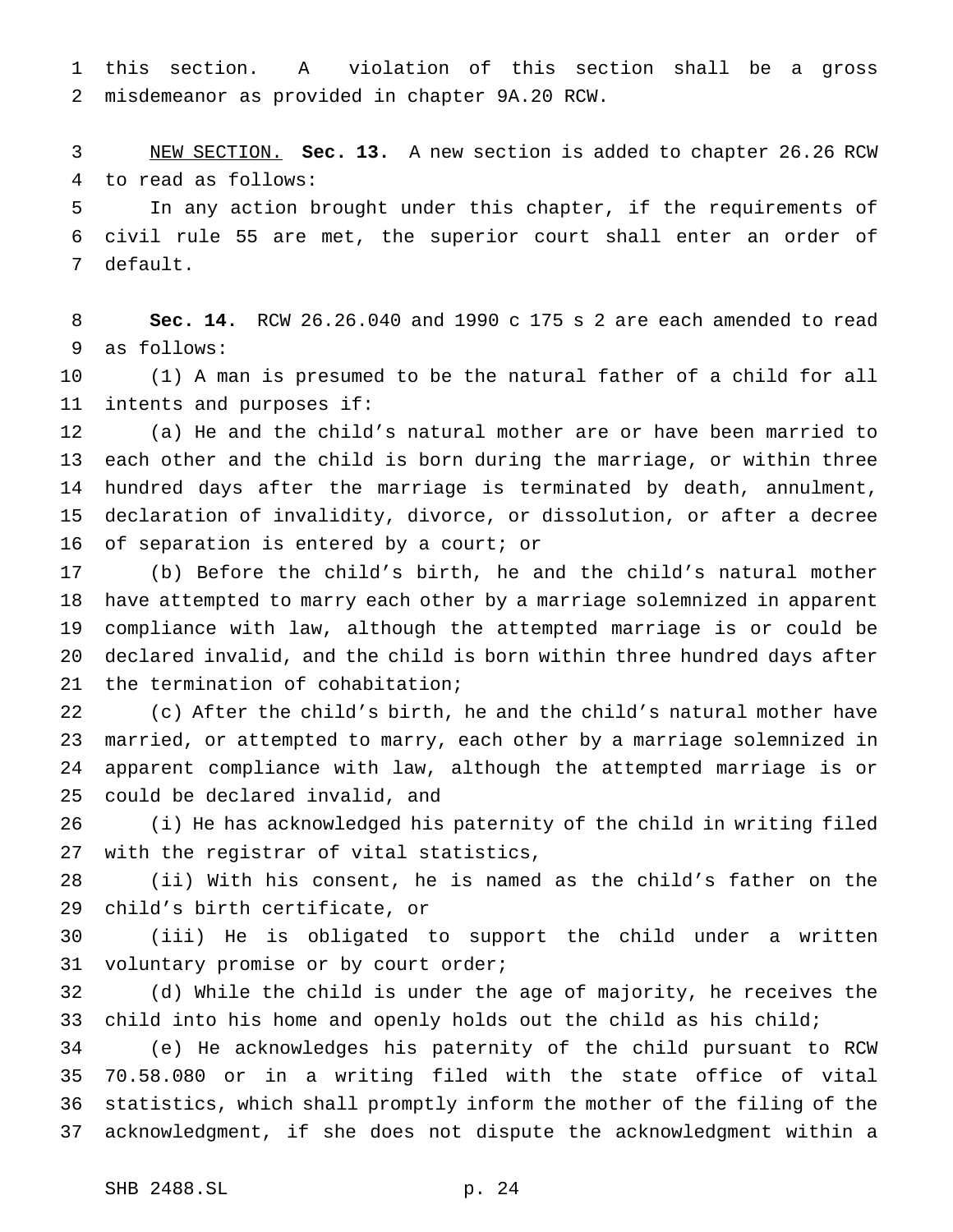reasonable time after being informed thereof, in a writing filed with the registrar of vital statistics. In order to enforce rights of residential time, custody, and visitation, a man presumed to be the father as a result of filing a written acknowledgement must seek 5 appropriate judicial orders under this title;  $((\theta \cdot \mathbf{r}))$ 

 (f) The United States immigration and naturalization service made or accepted a determination that he was the father of the child at the time of the child's entry into the United States and he had the opportunity at the time of the child's entry into the United States to 10 admit or deny the paternal relationship; or

 (g) Genetic testing indicates a ninety-eight percent or greater 12 probability of paternity.

 (2) A presumption under this section may be rebutted in an appropriate action only by clear, cogent, and convincing evidence. If two or more presumptions arise which conflict with each other, the presumption which on the facts is founded on the weightier considerations of policy and logic controls. The presumption is rebutted by a court decree establishing paternity of the child by another man.

 **Sec. 15.** RCW 26.26.100 and 1984 c 260 s 32 are each amended to read as follows:

 (1) The court may, and upon request of a party shall, require the child, mother, and any alleged father who has been made a party to 24 submit to blood tests or genetic tests of blood, tissues, or other 25 bodily fluids. If an alleged father objects to a proposed order 26 requiring him to submit to paternity blood or genetic tests, the court may require the party making the allegation of possible paternity to provide sworn testimony, by affidavit or otherwise, stating the facts 29 upon which the allegation is based. The court shall order blood or 30 genetic tests if it appears that a reasonable possibility exists that the requisite sexual contact occurred. The tests shall be performed by 32 an expert in paternity blood or genetic testing appointed by the court. 33 The expert's verified report identifying the blood or genetic characteristics observed is admissible in evidence in any hearing or trial in the parentage action, if (a) the alleged or presumed father has had the opportunity to gain information about the security, validity, and interpretation of the tests and the qualifications of any experts, and (b) the report is accompanied by an affidavit from the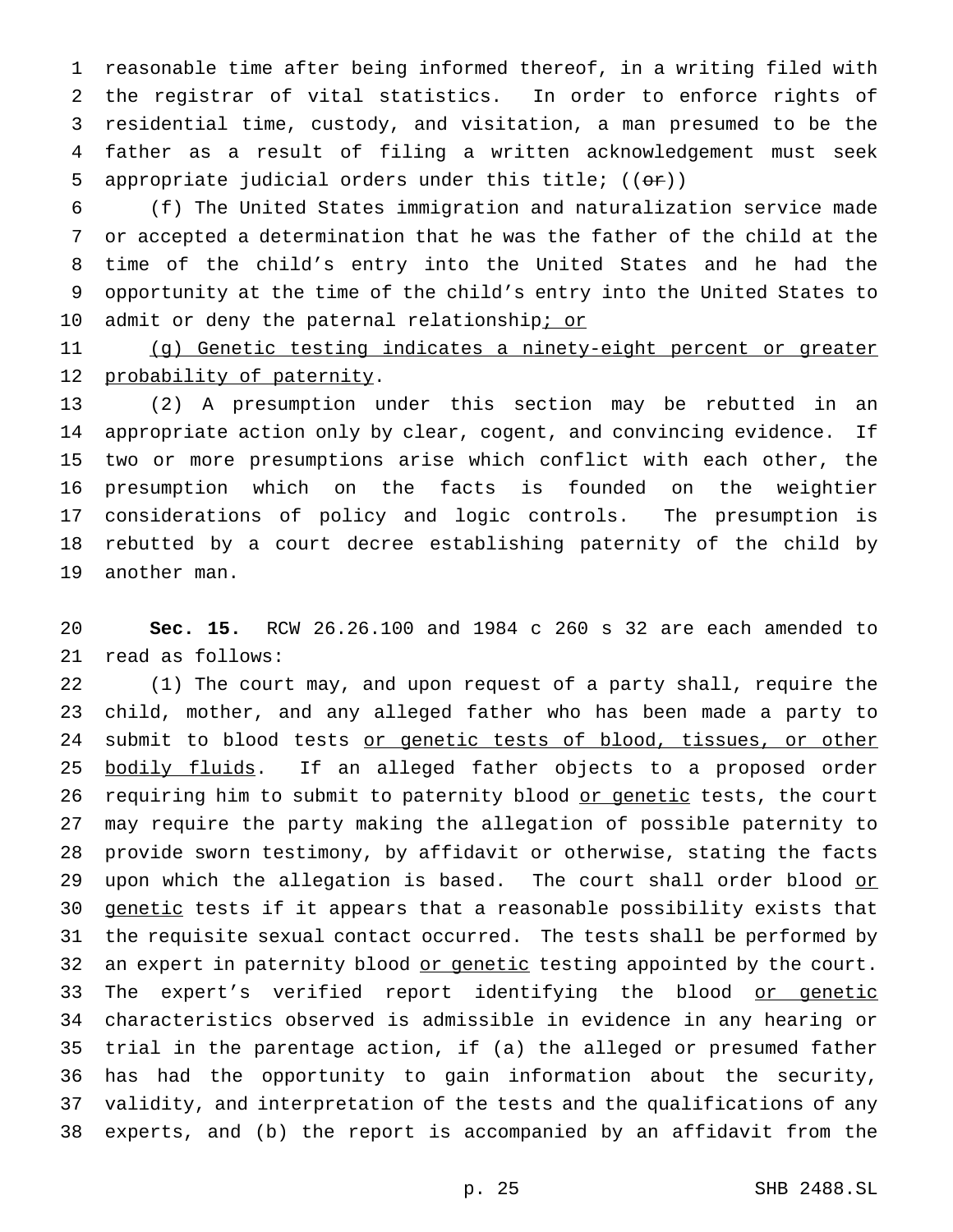expert which describes the expert's qualifications as an expert and analyzes and interprets the results. Verified documentation of the 3 chain of custody of the blood or genetic samples tested is admissible to establish the chain of custody. The court may consider published sources as aids to interpretation of the test results.

 (2)(a) Any objection to genetic testing results must be made in writing and served upon the opposing party, within twenty days before 8 any hearing at which such results may be introduced into evidence.

 (b) If an objection is not made as provided in this subsection, the 10 test results are admissible as evidence of paternity without the need 11 for foundation testimony or other proof of authenticity or accuracy.

12 (3) The court, upon request by a party, shall order that additional 13 blood or genetic tests be performed by the same or other experts 14 qualified in paternity blood or genetic testing, if the party requesting additional tests advances the full costs of the additional testing within a reasonable time. The court may order additional testing without requiring that the requesting party advance the costs only if another party agrees to advance the costs or if the court finds, after hearing, that (a) the requesting party is indigent, and (b) the laboratory performing the initial tests recommends additional testing or there is substantial evidence to support a finding as to 22 paternity contrary to the initial blood or genetic test results. The court may later order any other party to reimburse the party who advanced the costs of additional testing for all or a portion of the costs.

 $((+3))$   $(4)$  In all cases, the court shall determine the number and qualifications of the experts.

 **Sec. 16.** RCW 26.26.150 and 1987 c 435 s 28 are each amended to read as follows:

 (1) If existence of the father and child relationship is declared, or paternity or a duty of support has been acknowledged or adjudicated under this chapter or under prior law, the obligation of the father may be enforced in the same or other proceedings by the mother, the child, the state of Washington, the public authority that has furnished or may furnish the reasonable expenses of pregnancy, confinement, education, support, or funeral, or by any other person, including a private agency, to the extent he has furnished or is furnishing these expenses.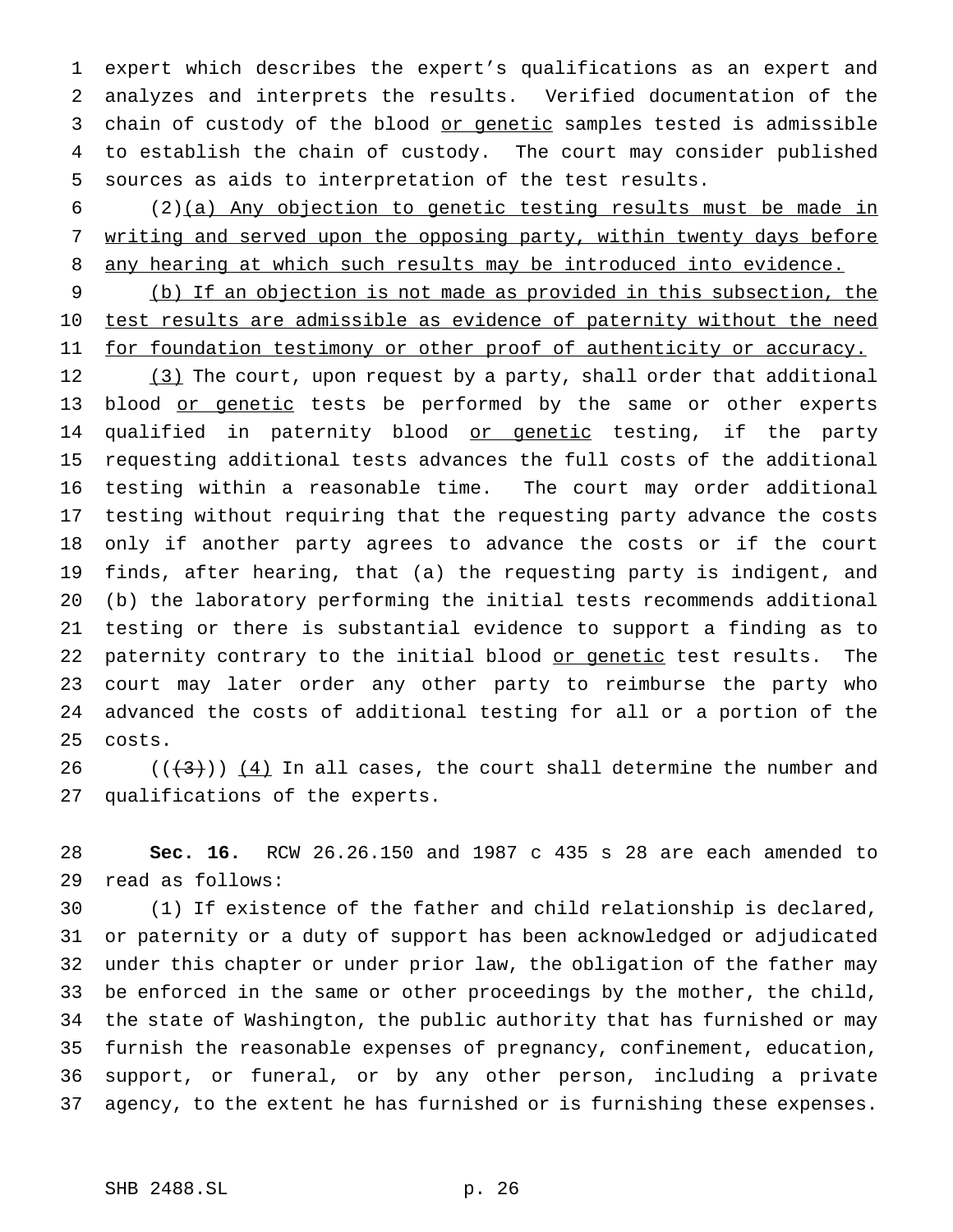(2) The court shall order support payments to be made to the Washington state support registry, or the person entitled to receive 3 the payments under an alternate ((payment plan)) arrangement approved 4 by the court as provided in RCW 26.23.050(2).

(3) All remedies for the enforcement of judgments apply.

 **Sec. 17.** RCW 26.26.165 and 1989 c 416 s 4 are each amended to read as follows:

 (1) In entering or modifying a support order under this chapter, the court shall require either or both parents to maintain or provide health insurance coverage for any dependent child as provided under RCW 26.09.105.

 (2) This section shall not be construed to limit the authority of the court to enter or modify support orders containing provisions for payment of uninsured health expenses, health costs, or insurance premiums which are in addition to and not inconsistent with this section. "Health insurance coverage" as used in this section does not include medical assistance provided under chapter 74.09 RCW.

 (3) A parent ordered to provide health insurance coverage shall 19 provide proof of such coverage or proof that such coverage is 20 unavailable within twenty days of the entry of the order( $\sqrt{7}$  or within 21 twenty days of the date such coverage becomes available,)) to:

(a) The physical custodian; or

 (b) The department of social and health services if the parent has been notified or ordered to make support payments to the Washington state support registry.

 (4) Every order requiring a parent to provide health insurance coverage shall be entered in compliance with RCW 26.23.050 and be subject to direct enforcement as provided under chapter 26.18 RCW.

 NEW SECTION. **Sec. 18.** A new section is added to chapter 74.20 RCW to read as follows:

 When the department appears or participates in an adjudicative proceeding under chapter 26.23 or 74.20A RCW it shall:

 (1) Act in furtherance of the state's financial interest in the matter;

(2) Act in the best interests of the children of the state;

(3) Facilitate the resolution of the controversy; and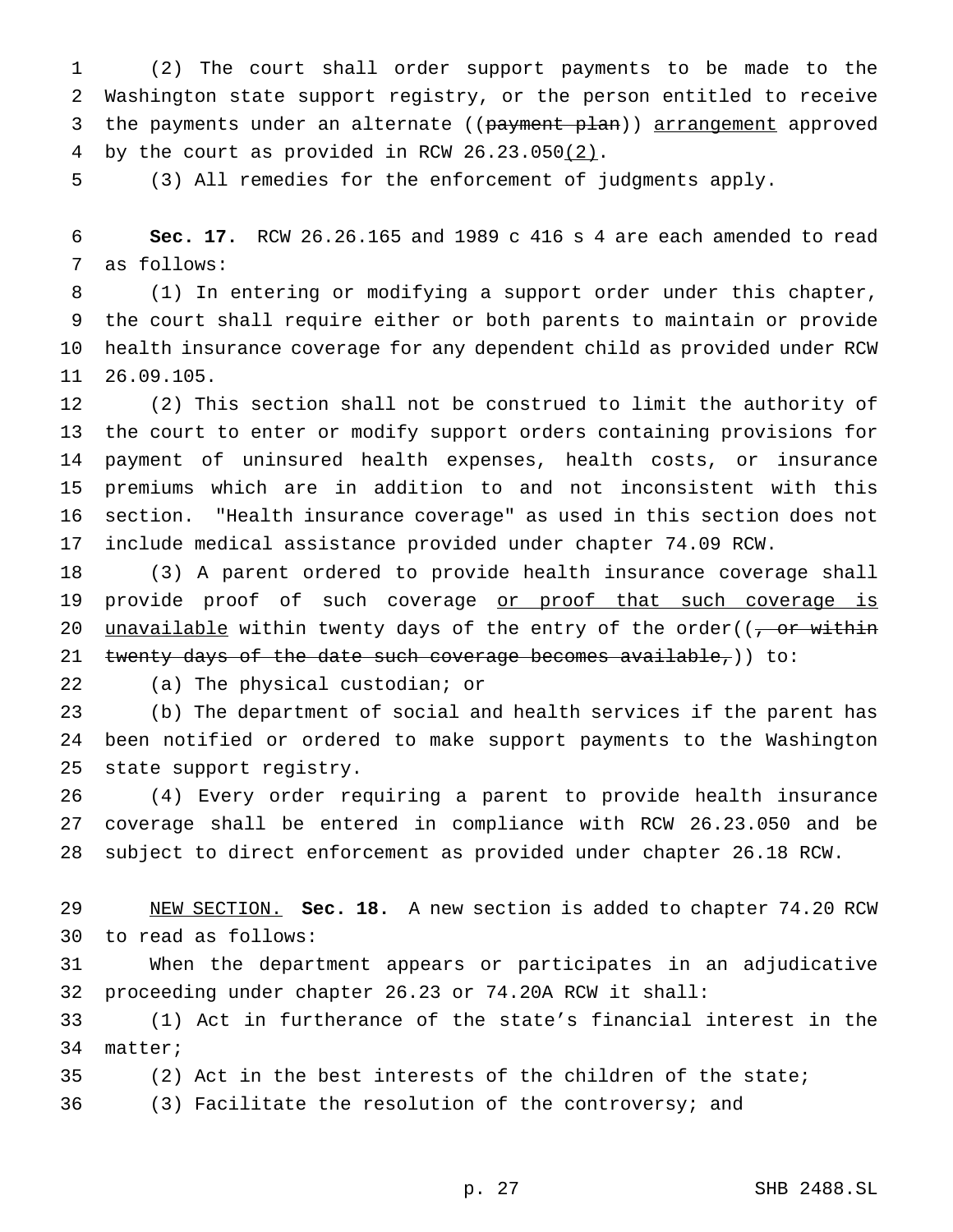(4) Make independent recommendations to ensure the integrity and proper application of the law and process.

 In the proceedings the department does not act on behalf or as an agent or representative of an individual.

 **Sec. 19.** RCW 74.20A.056 and 1989 c 55 s 3 are each amended to read as follows:

 (1) If an alleged father has signed an affidavit acknowledging paternity which has been filed with the state office of vital statistics, the office of support enforcement may serve a notice and finding of parental responsibility on him. Service of the notice shall be in the same manner as a summons in a civil action or by certified mail, return receipt requested. The notice shall have attached to it 13 a copy of the affidavit or certification of birth record information 14 advising of the existence of a filed affidavit, provided by the center 15 for health statistics, and shall state that:

 (a) The alleged father may file an application for an adjudicative proceeding at which he will be required to appear and show cause why the amount stated in the finding of financial responsibility as to support is incorrect and should not be ordered;

 (b) An alleged father may request that a blood test be administered to determine whether such test would exclude him from being a natural parent and, if not excluded, may subsequently request that the office of support enforcement initiate an action in superior court to determine the existence of the parent-child relationship; and

 (c) If the alleged father does not request that a blood test be administered or file an application for an adjudicative proceeding, the amount of support stated in the notice and finding of parental responsibility shall become final, subject only to a subsequent determination under RCW 26.26.060 that the parent-child relationship does not exist.

 (2) An alleged father who objects to the amount of support requested in the notice may file an application for an adjudicative proceeding up to twenty days after the date the notice was served. An application for an adjudicative proceeding may be filed within one year of service of the notice and finding of parental responsibility without the necessity for a showing of good cause or upon a showing of good cause thereafter. An adjudicative proceeding under this section shall be pursuant to RCW 74.20A.055. The only issues shall be the amount of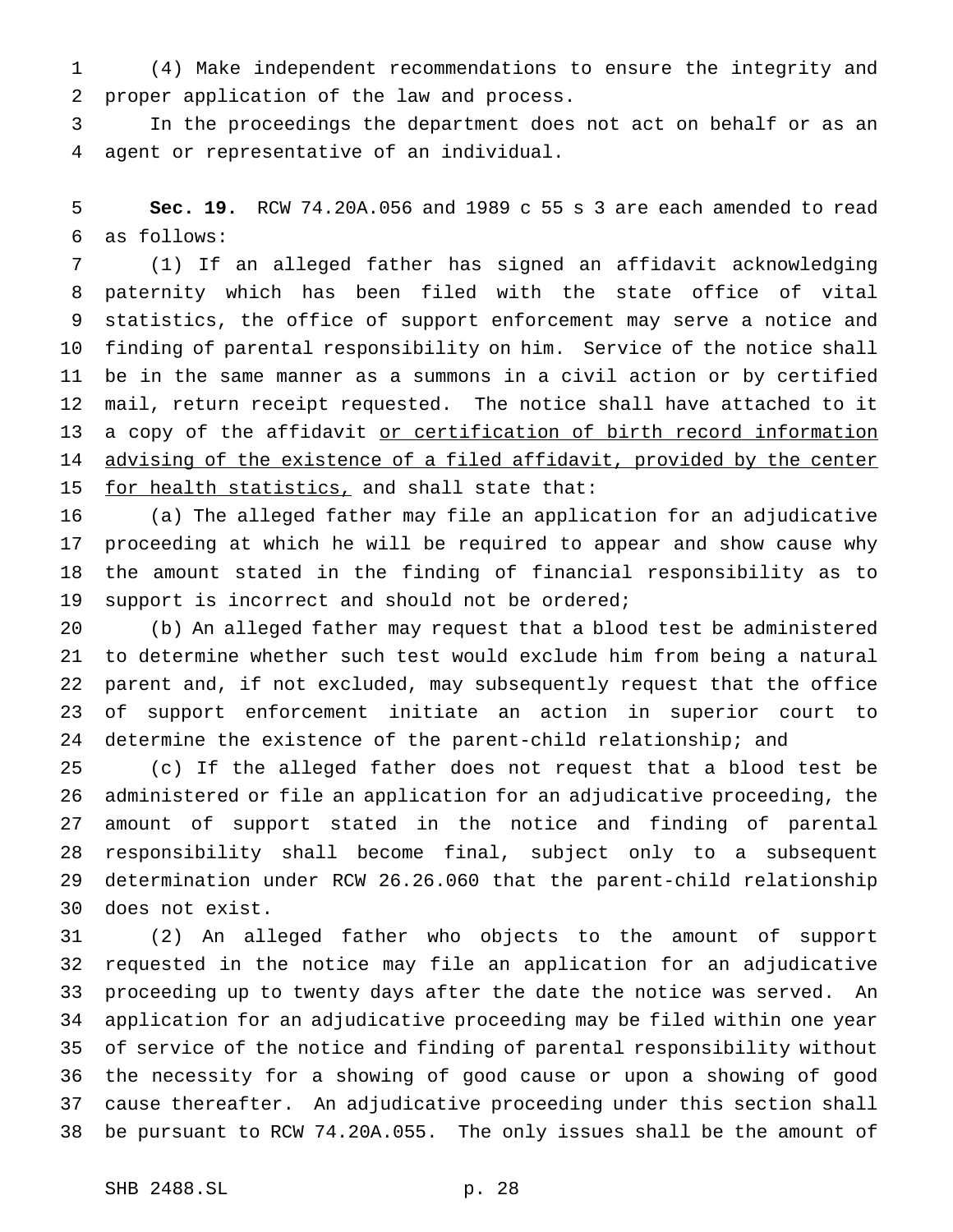the accrued debt, the amount of the current and future support obligation, and the reimbursement of the costs of blood tests if advanced by the department.

 (3) If the application for an adjudicative proceeding is filed within twenty days of service of the notice, collection action shall be stayed pending a final decision by the department. If no application is filed within twenty days:

 (a) The amounts in the notice shall become final and the debt created therein shall be subject to collection action; and

 (b) Any amounts so collected shall neither be refunded nor returned 11 if the ((parent)) alleged father is later found not to be ((the 12 father)) a responsible parent.

 (4) An alleged father who denies being a responsible parent may request that a blood test be administered at any time. The request for testing shall be in writing and served on the office of support enforcement personally or by registered or certified mail. If a request for testing is made, the department shall arrange for the test and, pursuant to rules adopted by the department, may advance the cost of such testing. The department shall mail a copy of the test results by certified mail, return receipt requested, to the alleged father's last known address.

 (5) If the test excludes the alleged father from being a natural parent, the office of support enforcement shall file a copy of the results with the state office of vital statistics and shall dismiss any pending administrative collection proceedings based upon the affidavit in issue. The state office of vital statistics shall remove the alleged father's name from the birth certificate.

 (6) The alleged father may, within twenty days after the date of receipt of the test results, request the office of support enforcement to initiate an action under RCW 26.26.060 to determine the existence of the parent-child relationship. If the office of support enforcement initiates a superior court action at the request of the alleged father and the decision of the court is that the alleged father is a natural parent, the alleged father shall be liable for court costs incurred.

 (7) If the alleged father does not request the office of support enforcement to initiate a superior court action, or if the alleged father fails to appear and cooperate with blood testing, the notice of parental responsibility shall become final for all intents and purposes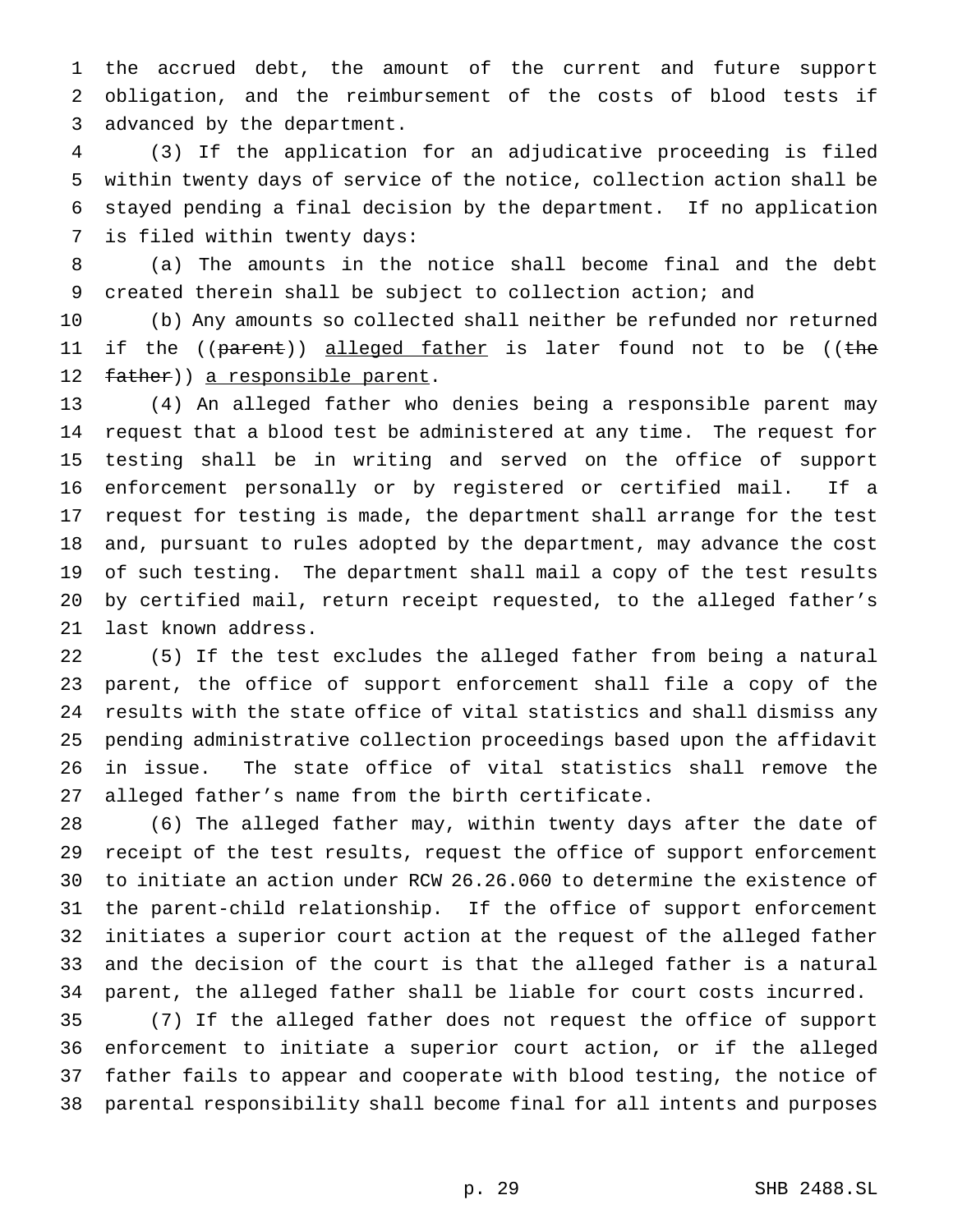and may be overturned only by a subsequent superior court order entered under RCW 26.26.060.

 **Sec. 20.** RCW 74.20A.080 and 1989 c 360 s 10 and 1989 c 175 s 154 are each reenacted and amended to read as follows:

 (1) The secretary may issue to any person, firm, corporation, 6 association, political subdivision,  $((e^*)$ ) department of the state, or agency, subdivision, or instrumentality of the United States, an order to withhold and deliver property of any kind, including but not 9 restricted to earnings which are or might become due, owing, or belonging to the debtor, when the secretary has reason to believe that there is in the possession of such person, firm, corporation, 12 association, political subdivision,  $((\theta \hat{r}))$  department of the state, or 13 agency, subdivision, or instrumentality of the United States property 14 which is or might become due, owing, or belonging to said debtor. Such order to withhold and deliver may be issued:

 (a) When a support payment is past due, if a responsible parent's support order:

 (i) Contains language directing the parent to make support payments to the Washington state support registry; and

 (ii) Includes a statement that other income-withholding action under this chapter may be taken without further notice to the responsible parent, as provided for in RCW 26.23.050(1);

 (b) Twenty-one days after service of a notice of support debt under RCW 74.20A.040;

 (c) Twenty-one days after service of a notice and finding of 26 parental responsibility under RCW 74.20A.056;

 (d) Twenty-one days after service of a notice of support owed under RCW 26.23.110;

 (e) Twenty-one days after service of a notice and finding of financial responsibility under RCW 74.20A.055; or

(f) When appropriate under RCW 74.20A.270.

(2) The order to withhold and deliver shall:

(a) State the amount of the support debt accrued;

(b) State in summary the terms of RCW 74.20A.090 and 74.20A.100;

 (c) Be served in the manner prescribed for the service of a summons in a civil action or by certified mail, return receipt requested.

 (3) Any person, firm, corporation, association, political 38 subdivision,  $((\theta \cdot \tau))$  department of the state, or agency, subdivision, or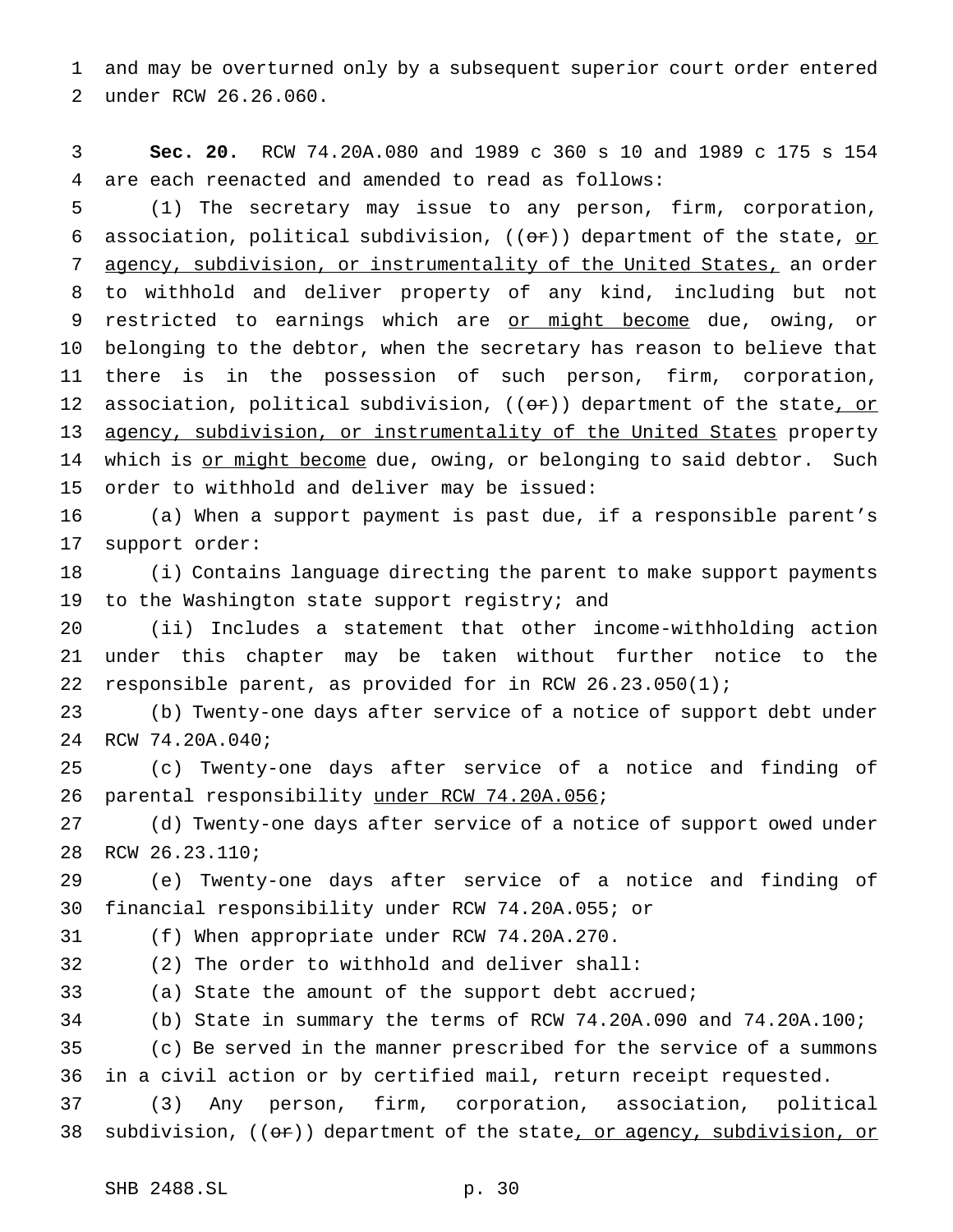1 instrumentality of the United States upon whom service has been made is hereby required to:

 (a) Answer said order to withhold and deliver within twenty days, exclusive of the day of service, under oath and in writing, and shall make true answers to the matters inquired of therein; and

 (b) Provide further and additional answers when requested by the secretary.

 (4) Any such person, firm, corporation, association, political 9 subdivision,  $((\Theta \cdot \mathbf{r}))$  department of the state, or agency, subdivision, or 10 instrumentality of the United States in possession of any property which may be subject to the claim of the department of social and health services shall:

 (a)(i) Immediately withhold such property upon receipt of the order to withhold and deliver; and

 (ii) Deliver the property to the secretary as soon as the twenty-day answer period expires;

 (iii) Continue to withhold earnings payable to the debtor at each succeeding disbursement interval as provided for in RCW 74.20A.090, and 19 deliver amounts withheld from earnings to the ((obligee within ten days of)) secretary on the date earnings are payable to the debtor;

 (iv) Inform the secretary of the date the amounts were withheld as requested under this section; or

 (b) Furnish to the secretary a good and sufficient bond, satisfactory to the secretary, conditioned upon final determination of liability.

 (5) An order to withhold and deliver served under this section 27 shall not expire until:

28 (a) Released in writing by the office of support enforcement;

29 (b) Terminated by court order; or

 (c) The person or entity receiving the order to withhold and 31 deliver does not possess property of or owe money to the debtor for any period of twelve consecutive months following the date of service of the order to withhold and deliver.

 (6) Where money is due and owing under any contract of employment, express or implied, or is held by any person, firm, corporation, or 36 association, political subdivision, or department of the state, or 37 agency, subdivision, or instrumentality of the United States subject to withdrawal by the debtor, such money shall be delivered by remittance payable to the order of the secretary.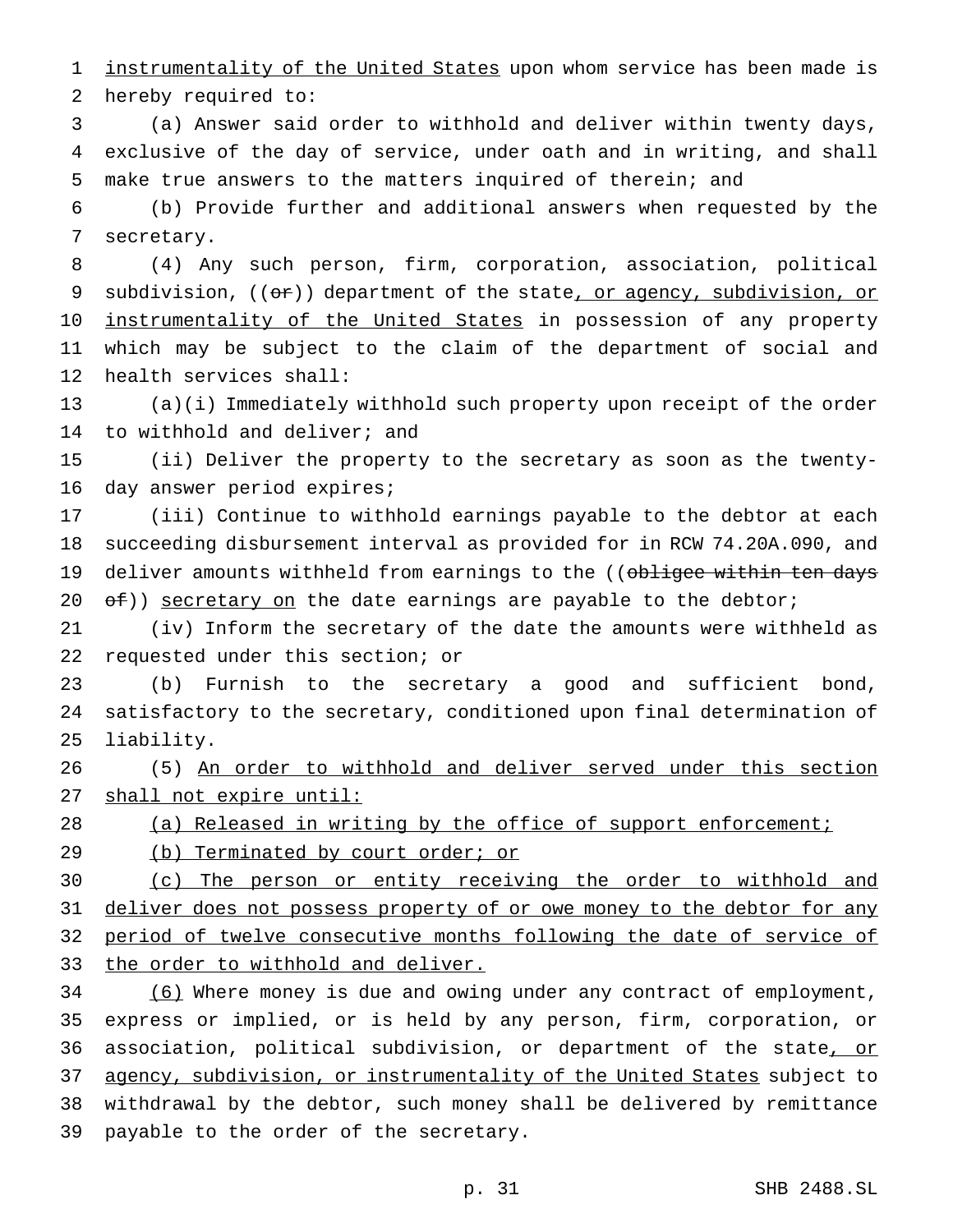1 (((6))) (7) Delivery to the secretary of the money or other property held or claimed shall satisfy the requirement and serve as full acquittance of the order to withhold and deliver.

(( $\{7\}$ ) The state warrants and represents that:

 (a) It shall defend and hold harmless for such actions persons 6 delivering money or property to the secretary pursuant to this chapter; and

 (b) It shall defend and hold harmless for such actions persons 9 withholding money or property pursuant to this chapter)) (8) A person, 10 firm, corporation, or association, political subdivision, department of 11 the state, or agency, subdivision, or instrumentality of the United 12 States that complies with the order to withhold and deliver under this chapter is not civilly liable to the debtor for complying with the order to withhold and deliver under this chapter.

 $((+8))$  (9) The secretary may hold the money or property delivered under this section in trust for application on the indebtedness involved or for return, without interest, in accordance with final determination of liability or nonliability.

19  $((+9))$   $(10)$  Exemptions contained in RCW 74.20A.090 apply to orders to withhold and deliver issued under this section.

 ( $(\overline{+10})$ )  $(11)$  The secretary shall also, on or before the date of service of the order to withhold and deliver, mail or cause to be 23 mailed ((by certified mail)) a copy of the order to withhold and deliver to the debtor at the debtor's last known post office address, or, in the alternative, a copy of the order to withhold and deliver shall be served on the debtor in the same manner as a summons in a civil action on or before the date of service of the order or within two days thereafter. The copy of the order shall be mailed or served together with a concise explanation of the right to petition for judicial review. This requirement is not jurisdictional, but, if the copy is not mailed or served as in this section provided, or if any irregularity appears with respect to the mailing or service, the superior court, in its discretion on motion of the debtor promptly made and supported by affidavit showing that the debtor has suffered substantial injury due to the failure to mail the copy, may set aside the order to withhold and deliver and award to the debtor an amount equal to the damages resulting from the secretary's failure to serve on or mail to the debtor the copy.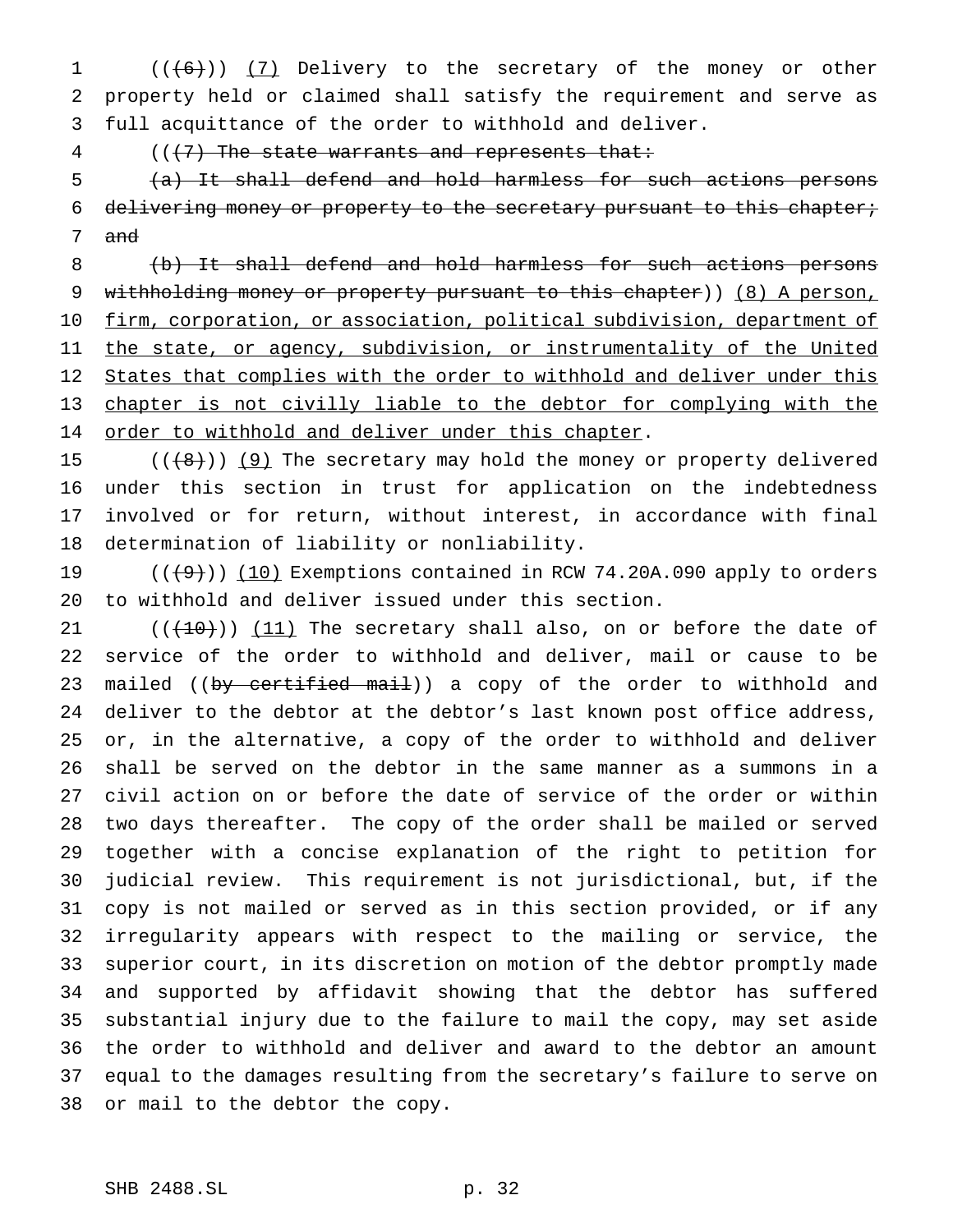1  $((+11))$   $(12)$  An order to withhold and deliver issued in accordance 2 with this section has priority over any other wage assignment  $((\sigma \cdot r))_+$ 3 garnishment, attachment, or other legal process, except for another 4 wage assignment, garnishment, attachment, or other legal process for child support.

 $((+12))$   $(13)$  The office of support enforcement shall notify any person, firm, corporation, association, or political subdivision, 8 ((or)) department of the state<u>, or agency, subdivision, or</u> 9 instrumentality of the United States required to withhold and deliver the earnings of a debtor under this action that they may deduct a processing fee from the remainder of the debtor's earnings, even if the remainder would otherwise be exempt under RCW 74.20A.090. The processing fee shall not exceed ten dollars for the first disbursement to the department and one dollar for each subsequent disbursement under the order to withhold and deliver.

 **Sec. 21.** RCW 74.20A.240 and 1985 c 276 s 12 are each amended to read as follows:

 Any person, firm, corporation, association, political subdivision  $((or))_r$  department of the state, or agency, subdivision, or instrumentality of the United States employing a person owing a support debt or obligation, shall honor, according to its terms, a duly executed assignment of earnings presented by the secretary as a plan to satisfy or retire a support debt or obligation. This requirement to honor the assignment of earnings and the assignment of earnings itself shall be applicable whether said earnings are to be paid presently or in the future and shall continue in force and effect until released in writing by the secretary. Payment of moneys pursuant to an assignment of earnings presented by the secretary shall serve as full acquittance 29 under any contract of employment((, and the state warrants and represents it shall defend and hold harmless such action taken pursuant to said assignment of earnings)). A person, firm, corporation, association, political subdivision, department of the state, or agency, 33 subdivision, or instrumentality of the United States that complies with the assignment of earnings under this chapter is not civilly liable to 35 the debtor for complying with the assignment of earnings under this 36 chapter. The secretary shall be released from liability for improper receipt of moneys under an assignment of earnings upon return of any moneys so received.